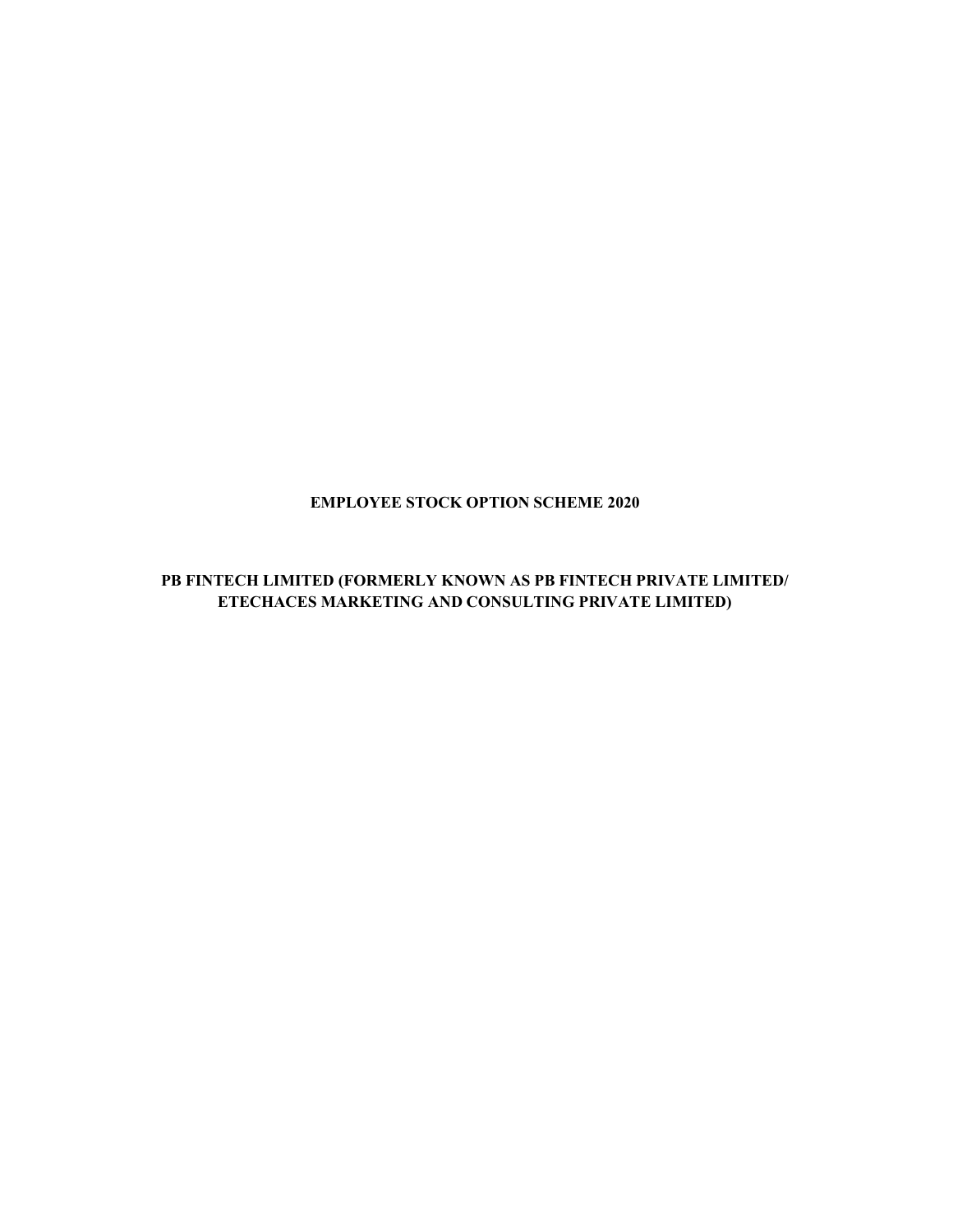# **TABLE OF CONTENTS**

| 1.  |  |
|-----|--|
| 2.  |  |
| 3.  |  |
| 4.  |  |
| 5.  |  |
| 6.  |  |
| 7.  |  |
| 8.  |  |
| 9.  |  |
| 10. |  |
| 11. |  |
| 12. |  |
| 13. |  |
| 14. |  |
| 15. |  |
| 16. |  |
| 17. |  |
| 18. |  |
| 19. |  |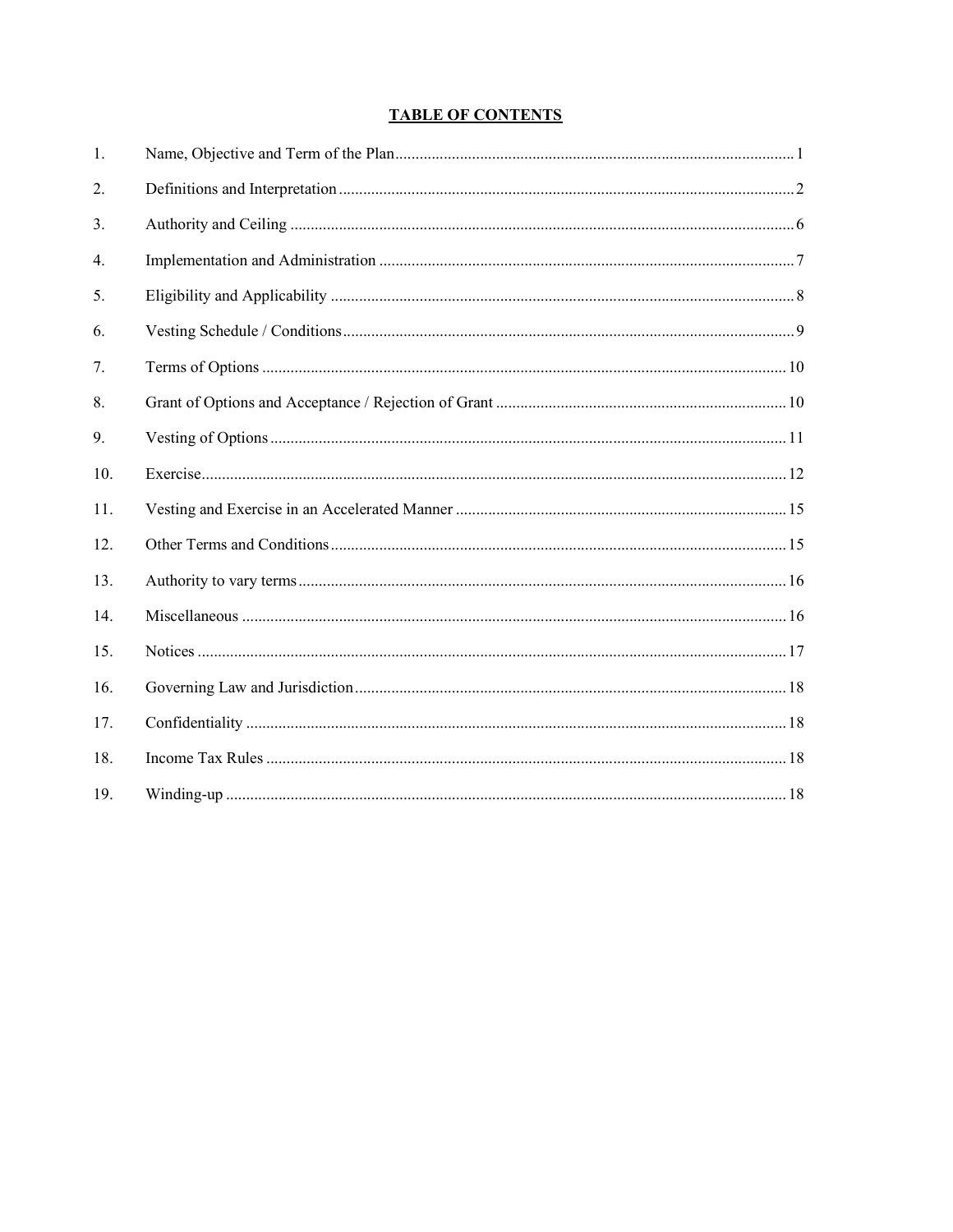#### 1. Name, Objective and Term of the Plan

- 1.1 This Plan shall be called the "Employee Stock Option Plan 2020" or "ESOP 2020" or "Scheme" or "Plan".
- 1.2 The ESOP 2020 has been formulated and approved on October 30, 2020 by the Board of Directors ("Board") and approved on November 24, 2020 by the shareholders of PB Fintech Limited (formerly known as PB Fintech Private Limited / Etechaces Marketing and Consulting Private Limited), a company limited by shares, incorporated and registered under the Companies Act, 1956 and, having its registered office at Plot No. 119, Sector 44, Gurgaon, Haryana-122001 ("Company"). The ESOP 2020 shall be effective from December 01, 2020 and shall continue to be in force until - (i) its termination by the Board / Nomination and Remuneration Committee; or (ii) the date on which all of the options available for issuance under the ESOP 2020 have been Exercised (as defined hereinafter). The Scheme has been amended in accordance with SEBI (Share Based Employee Benefits) Regulations, 2014 and approved on June 28, 2021 by the Board and approved on July 05, 2021 by the shareholders of the Company.

Further, the Securities and Exchange Board of India on  $13<sup>th</sup>$  August, 2021 approved the consolidation of SEBI (Issue of Sweat Equity) Regulations, 2002 ("Sweat Equity Regulations") and SEBI (Share Based Employee Benefits) Regulations, 2014 ("SBEB Regulations") into a single regulation to be called as Securities and Exchange Board of India (Share Based Employee Benefits and Sweat Equity) Regulations, 2021 (hereinafter referred as "SEBI SBEB Regulations, 2021"). The provisions of SEBI SBEB Regulations, 2021 was made effective on 13th August, 2021. In order to ensure the compliances with the provisions of the SEBI SBEB Regulations, 2021, the shareholders of the Company approved the amendment in ESOP 2020 vide their meeting held on September 17, 2020

- 1.3 The objective of the ESOP 2020 is to:
	- (a) reward employees for their performance and association with the Company;
	- (b) to retain and reward talent in the organization and motivate the employees to contribute to the growth and profitability of the Company;
	- (c) to attract and retain talent in the organization;
	- (d) to foster ownership and financial motivation;
	- (e) to link interests of employees with the Company and strengthen interdependence between the employee and the Company's prosperity; and
	- (f) to achieve inclusive growth by making the employees as stakeholders of the Company.

These objectives are sought to be achieved through the ESOP 2020.

1.4 The Board / Nomination and Remuneration Committee may, subject to compliance with Applicable Laws, at any time alter, amend, suspend or terminate the ESOP 2020.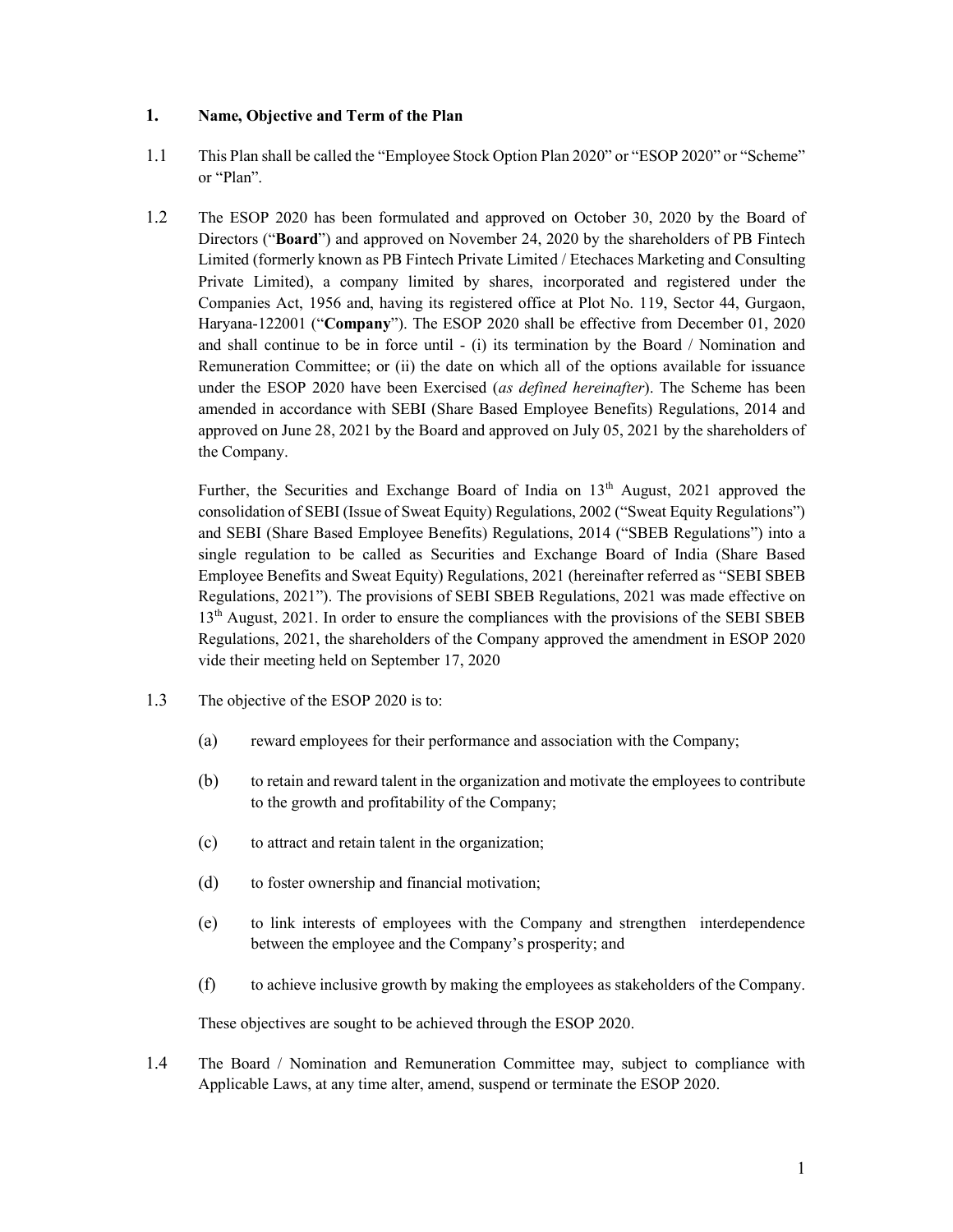# 2. Definitions and Interpretation

#### 2.1 Definitions

 In this ESOP 2020, except where the context otherwise requires, the following expressions or terms shall have the meanings indicated there against:

- (a) "Agreement" means the Employee Stock Option Agreement between the Company and the Eligible Employee, evidencing the terms and conditions of an individual Employee Stock Option, subject to the conditions of the ESOP 2020.
- (b) "Applicable Law" means the applicable laws relating to Employee Stock Options, including, without limitation, the Companies Act, read with the Companies (Share Capital and Debenture Rules), 2014, as amended, the SEBI SBEB Regulations, 2021 and includes any statutory modifications or re-enactments thereof, and all relevant tax, securities, exchange control or corporate laws of India including any enactment, reenactment, amendment, modification or alteration thereof.
- (c) "Board" means the Board of Directors of the Company, including any duly constituted committee, as the context may require.
- (d) "Cause" includes (i) the act of willful or gross misconduct or negligence; (ii) the commission of felony, fraud, misappropriation, embezzlement, breach of trust or an offence involving moral turpitude, (iii) gross or willful insubordination; or (iv) any other act detrimental to the interest of the Company.
- (e) "Class A Employees" means the Founders.
- (f) "Class A Options" shall mean the Options Granted to Class A Employees.
- (g) "Closing Date" shall have the same meaning as ascribed to it in Clause 8.5.
- (h) "Companies Act" means the Companies Act, 2013 as amended from time to time, and shall include any statutory modification(s) or re-enactment(s) thereof.
- (i) "Company" means PB Fintech Limited (formerly known as PB Fintech Private Limited / Etechaces Marketing and Consulting Private Limited).
- (j) "Director" shall mean a director on the Board of the Company, duly appointed in terms of the provisions of the Companies Act.
- (k) "Eligibility Criteria" means the criteria as may be determined from time to time by the Board / Nomination and Remuneration Committee for Granting the Employee Stock Options to the Eligible Employees.
- (l) "Eligible Employee" means the Class A Employees and such other Employees as may be determined to be eligible to be Granted Employee Stock Options under this ESOP 2020 by the Board / Nomination and Remuneration Committee.
- (m) "Employee" means an employee as defined under the SEBI SBEB Regulations, 2021.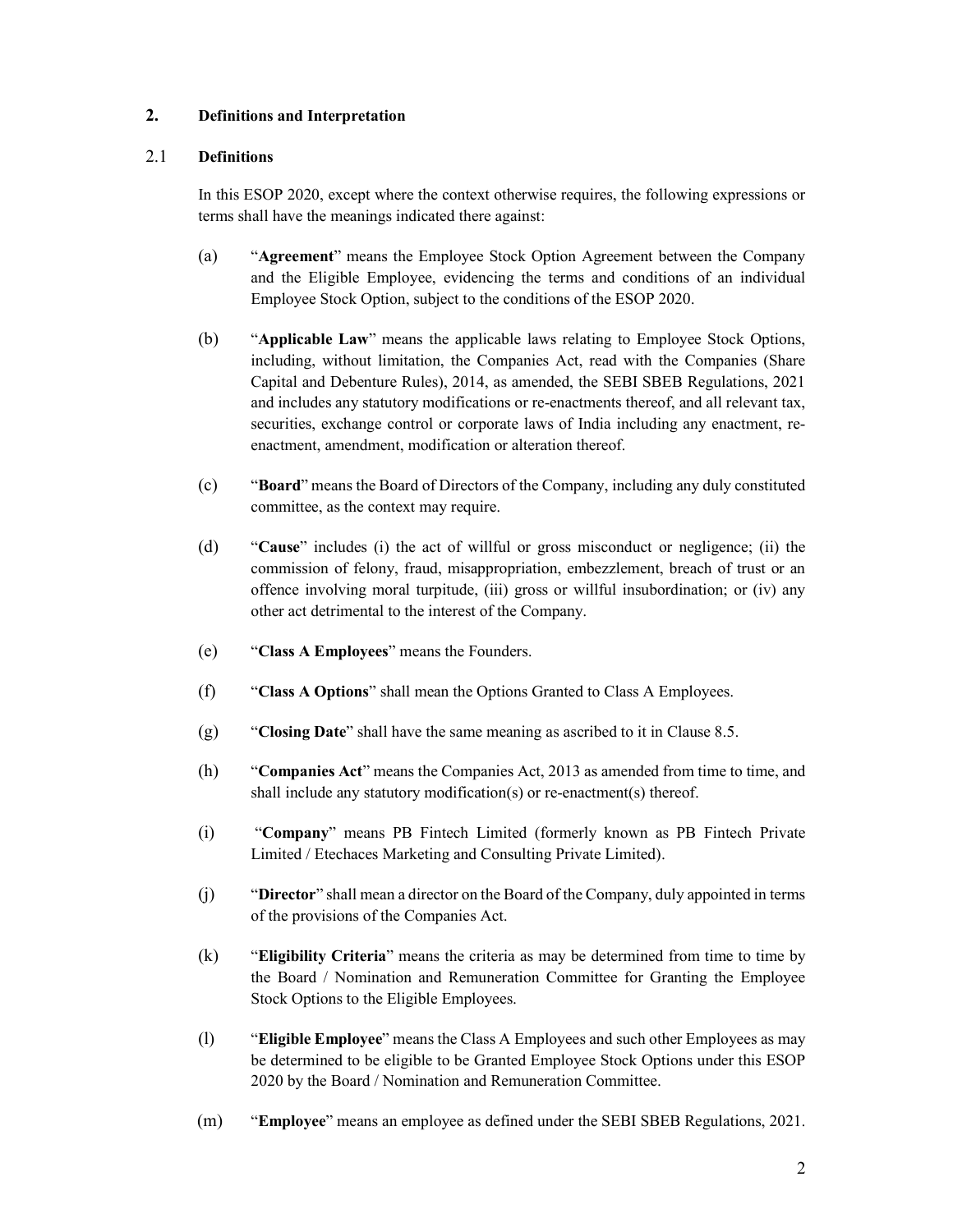- (n) "Employee Stock Option" or "Option" means the option Granted to an Eligible Employee, which gives such Eligible Employee the right to purchase or subscribe to (directly or indirectly) at a future date/period, the Shares underlying the option at a predetermined price.
- (o) "Equity Shares" means the equity shares of the Company.
- (p) "Exercise" of an Option means making of an application by an Eligible Employee to the Company / Nomination and Remuneration Committee to purchase the Shares underlying the Options vested in him, in accordance with the procedure laid down in the ESOP 2020.
- (q) "Exercise Period" means such time period after vesting, within which the Eligible Employee is entitled to Exercise the right to apply for Equity Shares against the Vested Options in pursuance of the ESOP 2020.
- (r) "Exercise Price" means the price payable by an Eligible Employee in order to Exercise the Option Granted to him in pursuance of the ESOP 2020.
- (s) "ESOP Trust" means Etechaces Employees Stock Option Plan Trust, established by the Company for the benefit of the employees of the Company and which may from time to time in accordance with the directions of the Board/Nomination Remuneration Committee, Grant Options and hold cash, shares or other securities of the Company for the purposes of any of the Employee Stock Option Plans of the Company.
- (t) "Fair Market Value" shall mean: (i) for grants prior to the IPO, value as determined by an independent valuer, appointed by the Board / Nomination and Remuneration Committee; (ii) for grants post IPO, the latest available closing price, prior to the date of the Board meeting, in which Options are granted, on the stock exchange on which the Equity Shares of the Company are listed; and (iii) in case of Exercise of Options post IPO, the date on which the notice of Exercise is given to the Company or the ESOP Trust by the Employee. It is clarified that in case the Equity Shares of the Company are listed on more than one stock exchange, then the stock exchange where there is highest trading volume on the said date shall be considered.
- (u) "Founders" means collectively, Mr. Alok Bansal and Mr. Yashish Dahiya.
- (v) "Grant" means issue of Options to the Eligible Employees, and the terms "Granting" and "Granted" shall be construed accordingly.
- (w) "Grantee" means an Eligible Employee, identified by the Board / Nomination and Remuneration Committee, in its sole discretion, for Grant of Options in accordance with the terms of the ESOP 2020.
- $(x)$  "Grant Date" means the date on which the Options are issued to an Eligible Employee by the Company.
- (y) "Initial Public Offering" or "IPO" means an initial public offering of the Equity Shares by the Company on any recognized stock exchange(s).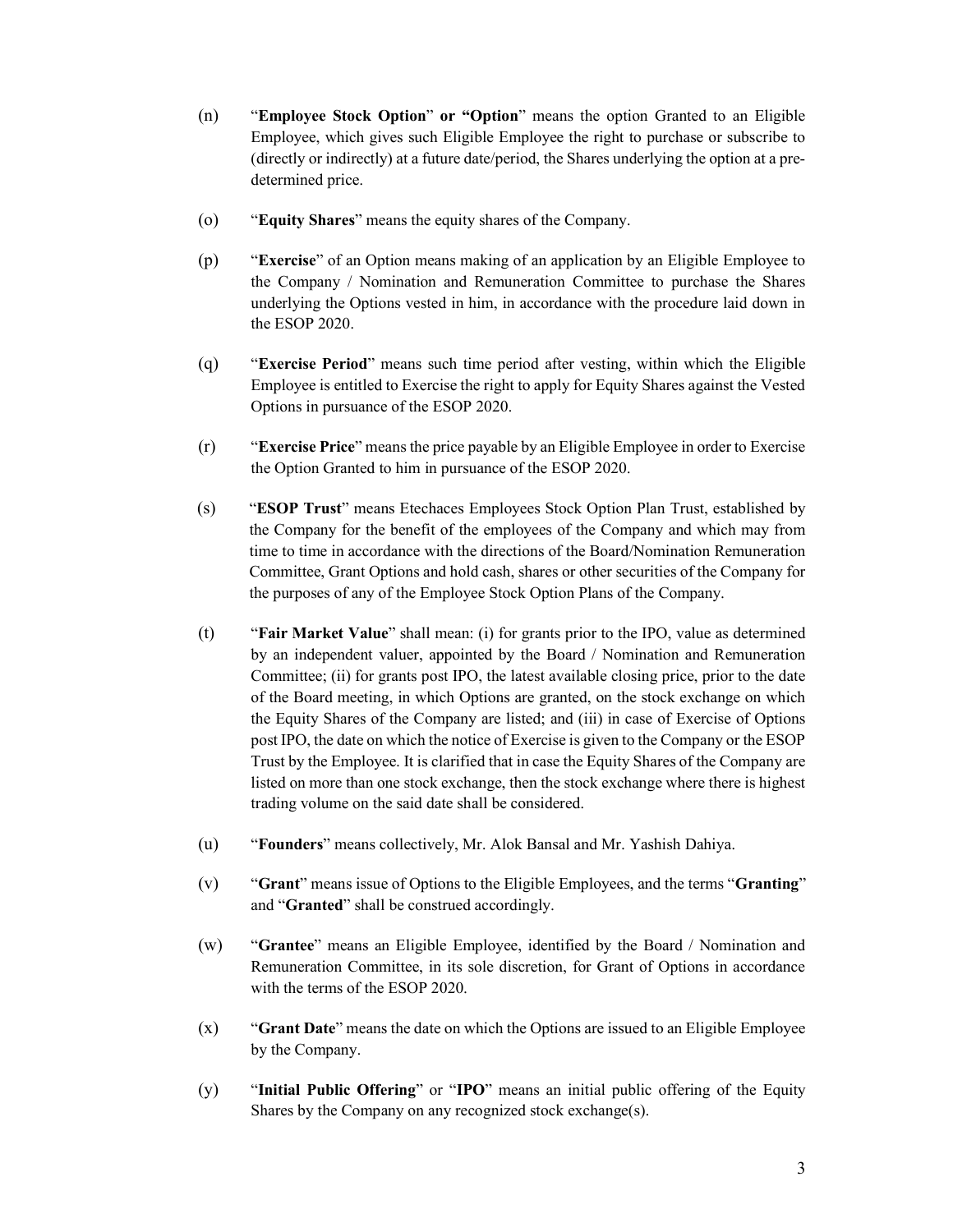- (z) "Letter of Grant" means the letter issued by the Company by which Grant of Option(s) is communicated or have been communicated to the Eligible Employee for acquiring a specified number of Shares at the Exercise Price.
- (aa) "Liquidation Event" shall mean any transaction resulting in a change in control of the Company or any sale, lease, license or other transfer of a majority assets or undertakings of the Company, as determined by the Board / Nomination and Remuneration Committee, but shall not include any restructuring between the Company and its Subsidiary on account of any statutory or regulatory compliance requirements.
- (bb) "Permanent Incapacity" means any disability of whatsoever nature be it physical, mental or otherwise, which incapacitates or prevents or handicaps an Eligible Employee from performing any specific job, work or task which the said Eligible Employee was capable of performing immediately before such disablement, as determined by the Board / Nomination and Remuneration Committee based on a certificate of a medical expert identified by the Board / Nomination and Remuneration Committee.
- (cc) "Pre-IPO scheme" means ESOP 2020 formulated prior to the initial public offer of the company and prior to the listing of its equity shares on a recognised stock exchange.
- (dd) "Nomination and Remuneration Committee" means the committee constituted by the Board for administration and superintendence of ESOP, and to Grant options to Eligible Employees on such terms as it deems fit, in accordance with the ESOP schemes adopted by the Company from time to time.
- (ee) "Relative" means a relative as defined under the SEBI SBEB Regulations, 2021.
- (ff) "Retirement" means retirement of an Eligible Employee as per the rules of the Company.
- (gg) "Scheme / Plan / ESOP 2020" means this Employee Stock Option Scheme 2020 under which the Company is authorised to Grant Employee Stock Options to the Eligible Employees.
- (hh) "SEBI SBEB Regulations" shall mean Securities and Exchange Board of India (Share Based Employee Benefits and Sweat Equity) Regulations, 2021, as amended from time to time.
- (ii) "Shareholders" means the holders, of the record, of any shares of the Company from time to time. "Shares" means fully paid up Equity Shares arising out of the Exercise of the Options.
- (jj) "Subsidiary" means any present or future subsidiary company of the Company, as defined in the Companies Act.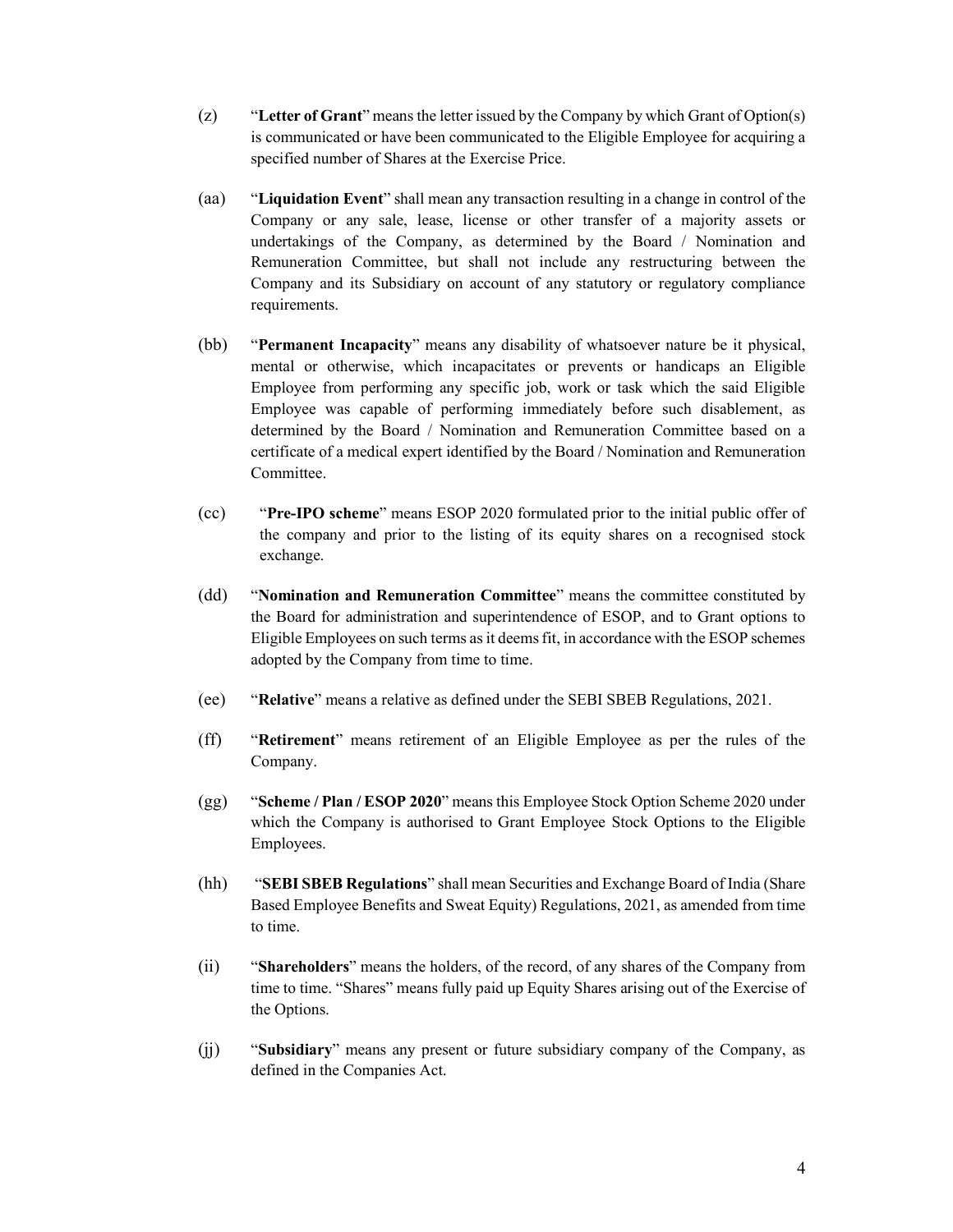- (kk) "Secretarial Auditor" means a Company Secretary in practice appointed by a company under rule 8 of the Companies (Meetings of Board and its Powers) Rules, 2014 to conduct secretarial audit pursuant to regulation 24A of the Securities and Exchange Board of India (Listing Obligations and Disclosure Requirements) Regulations, 2015, as may be applicable, including any statutory modification(s) or reenactments thereof.
- (ll) "Trustee" means trustees of the Etechaces Employees Stock Option Plan Trust or ESOP Trust.
- (mm) "Unvested Option" means an Option in respect of which the relevant conditions relating to Vesting have not been satisfied and as such the Eligible Employee, has not become eligible to Exercise the Option.
- (nn) "Vesting" shall mean the process by which the Grantee, becomes entitled to receive benefit of the Grant made, but does not have an obligation to Exercise the Options granted to him/her in pursuance of the ESOP 2020.
- (oo) "Vesting Period" means the period during which the Stock Option Granted to the Eligible Employee vests.
- (pp) "Vested Option" means an Option in respect of which the relevant conditions relating to Vesting have been satisfied and the Eligible Employee has become eligible to Exercise the Option

All other terms referred to in this Scheme shall have the meaning as defined in the SEBI SBEB Regulations.

#### 2.2 Interpretation

In this ESOP 2020, unless the context otherwise requires:

- (a) the headings / sub headings / titles / subtitles are for ease of reference and for the sake of convenience only and shall not be interpreted to restrict or otherwise affect the meaning or import of the clauses, which shall be interpreted solely in light of the contents thereof;
- (b) where a word or phrase is defined, other parts of speech and grammatical forms of that word or phrase shall have the corresponding meanings;
- (c) the term 'including' shall mean 'including without limitation', unless otherwise specified;
- (d) reference to any Act, Rules, Statute or Notification shall include any statutory modification, substitution or re-enactment thereof;
- (e) words denoting the masculine gender shall include the feminine gender, and words denoting the singular shall include the plural, and vice versa;
- (f) a reference to a clause is a reference to the clauses of this ESOP 2020;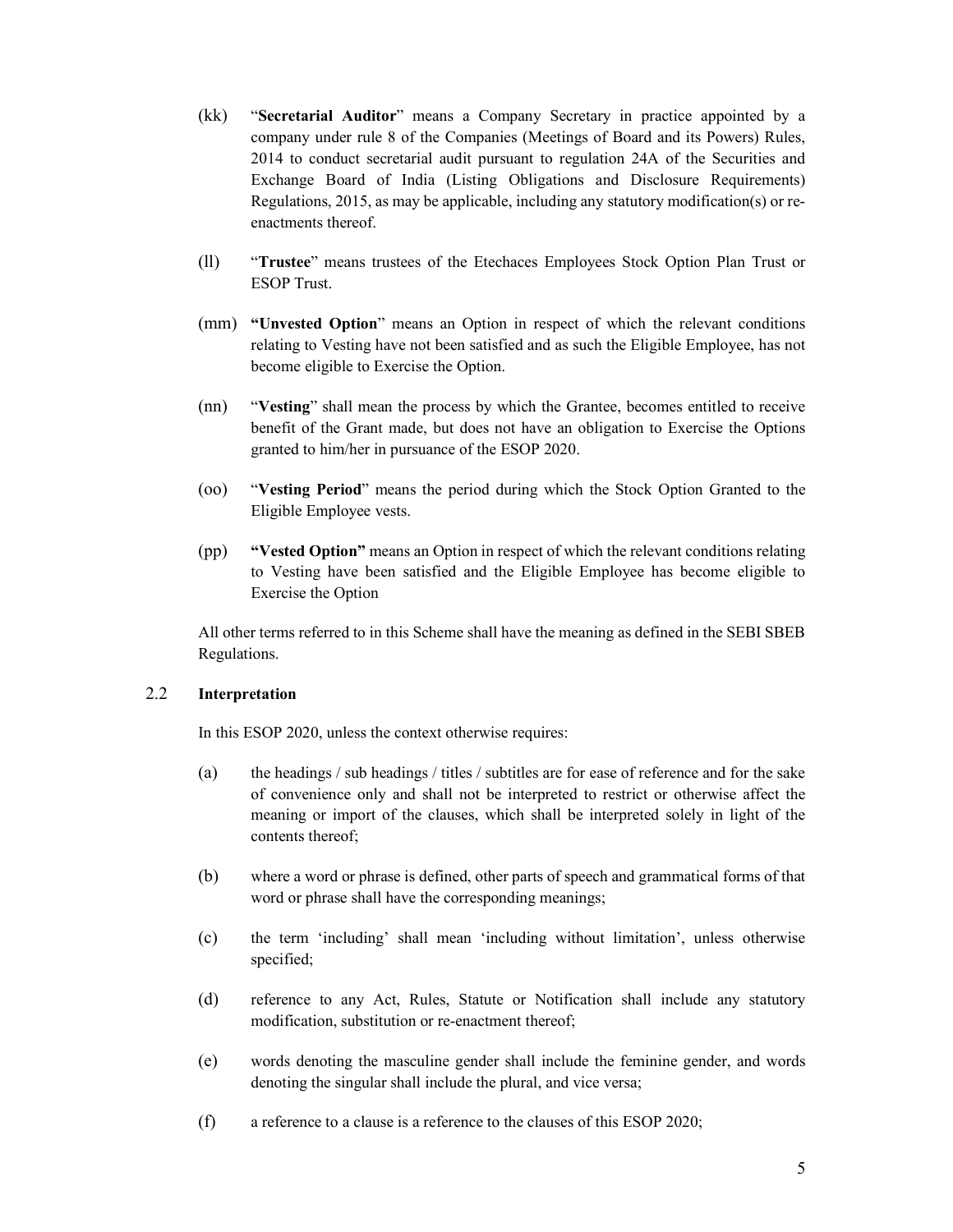- (g) a reference to a clause number is a reference to its sub-clauses; and
- (h) a reference to a Schedule includes a reference to any part of that Schedule which is incorporated by reference.

## 3. Authority and Ceiling

The Shareholders had, in an extra-ordinary general meeting held on August 24, 2020 approved the allotment of 7,612 (Seven Thousand Six Hundred and Twelve) employee stock options through the ESOP Trust to eligible employees of the Company, exercisable into fully paid up Equity Shares, in accordance with the terms and conditions set forth in the Company's Employee Stock Option Plan 2014. Subsequently, the Shareholders in an Extra-Ordinary General Meeting held on November 24, 2020 approved the sub-division of Equity Shares from face value of Rs. 10/- (Rupees Ten Only) per Equity Share to face value of Rs. 2/- (Rupees Two Only) per Equity Share. Thereafter, upon approval of the ESOP 2020 by the Shareholders in an Extra-Ordinary General Meeting held on November 24, 2020, the 7,612 (Seven Thousand Six Hundred and Twelve) (after sub-division of Equity Shares now 38,060 (Thirty Eight Thousand and Sixty)) Employee Stock Options allotted though the ESOP Trust to the Eligible Employees shall be governed by the terms of the ESOP 2020 and shall be exercisable by the Eligible Employees into fully paid up Equity Shares of a face value of Rs. 2/- (Rupees Two Only) each, with each such Option conferring a right upon the Eligible Employee to apply for 1 (one) Equity Share of the Company, in accordance with the terms and conditions of such issue.

- 3.1 Of the 38,060 (Thirty Eight Thousand and Sixty) Employee Stock Options, a total of 30,450 (Thirty Thousand Four Hundred and Fifty) Employee Stock Options will be reserved and issued to the Class A Employees and the remaining 7,610 (Seven Thousand Six Hundred and Ten) will be reserved and issued to such other Eligible Employees as may be determined by the Board / Nomination and Remuneration Committee under the ESOP 2020.
- 3.2 In case of a share-split where the face value of the Equity Shares is reduced below Rs. 2/- (Rupees Two Only), the maximum number of Equity Shares available for being Granted under ESOP 2020 shall stand modified accordingly, so as to ensure that the paid-up value (number of Equity Shares multiplied by the face value per Equity Share) of the total Equity Shares that can be issued remains unchanged.
- 3.3 In case of a consolidation where the face value of the Equity Shares is increased, the maximum number of Equity Shares available for being granted under ESOP 2020 shall stand modified accordingly, so as to ensure that the cumulative face value (No. of Equity Shares multiplied by the face value per Equity Share) prior to such consolidation remains unchanged after the share consolidation.
- 3.4 In case of exercise of Options resulting into fraction of Equity Shares, it shall be on the discretion of the Board / Nomination and Remuneration Committee, to round off to the higher number of Equity Shares or settle such fraction in cash.
- 3.5 In case of grant of option, stock appreciation rights ("SAR"), shares or benefits, as the case may be, to Employees, during any one year, equal to or exceeding one per cent. of the issued capital (excluding outstanding warrants and conversions) of the Company at the time of grant of option, SAR, shares or incentive, as the case may be, approval of shareholders of the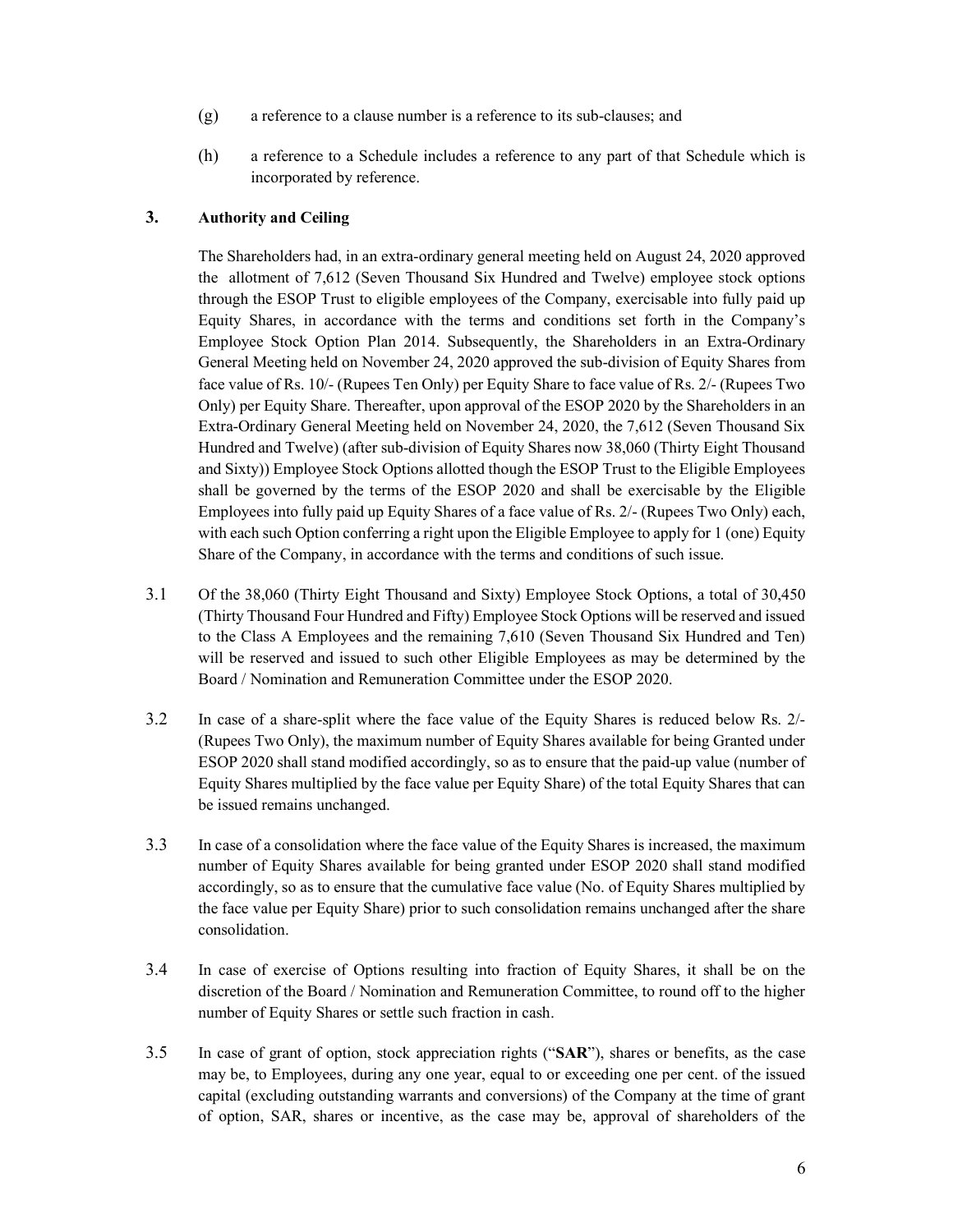Company by way of separate resolution in the general meeting shall be obtained by the Company. Further, the Company shall not issue sweat equity shares for more than fifteen percent of the existing paid up equity share capital in a year.

#### 4. Implementation and Administration

- 4.1 The ESOP 2020 shall be implemented through trust route, and administered and supervised by the Board / Nomination and Remuneration Committee (subject to compliance with Regulation 19 of the Securities and Exchange Board of India (Listing Obligations and Disclosure Requirements) Regulations, 2015, as amended from time to time) working under the power delegated by the Board. The Board / Nomination and Remuneration Committee is authorized to interpret the ESOP 2020, to establish, amend and rescind any rules and regulations relation to the ESOP 2020 and to make any other determinations as it may deem necessary or desirable for the administration and implementation of the ESOP 2020. The Board / Nomination and Remuneration Committee may correct any defect, omission or reconcile any inconsistency in the ESOP 2020 in the manner and to the extent the Board / Nomination and Remuneration Committee deems necessary or desirable and to resolve any difficulty in relation to the implementation of the ESOP 2020 and take any action which the Board / Nomination and Remuneration Committee is entitled to take with respect to the ESOP 2020. The acts of a majority of the members of the Board / Nomination and Remuneration Committee present at any meeting (at which a valid quorum is present) or acts approved in writing by a majority of the entire Board / Nomination and Remuneration Committee shall be acts of the Board / Nomination and Remuneration Committee for the purpose of the ESOP 2020. No member of the Board / Nomination and Remuneration Committee may act upon matters under the ESOP 2020 specifically relating to such member. Determination of all questions of interpretation of the ESOP 2020 determined by the Board / Nomination and Remuneration Committee shall be final and binding upon all Employees/ persons having beneficial interest in the ESOP 2020 or such Employee Stock Option.
- 4.2 Subject to Applicable Laws, the Board or Nomination and Remuneration Committee or ESOP Trust shall, in its absolute discretion have the right to modify / amend / revoke / alter the ESOP 2020 in such manner and at such time or times as it may deem fit or to meet regulatory requirements. Provided however that any such modification / amendment shall not be detrimental to the interest of the Employee to whom an Option has been Granted. The notice for passing special resolution for variation of terms of the schemes shall disclose full details of the variation, the rationale therefore, and the details of the employees who are beneficiaries of such variation.
- 4.3 Any decision of the Board / Nomination and Remuneration Committee in the interpretation and administration of this ESOP 2020 as described herein, shall lie within the absolute discretion of the Board / Nomination and Remuneration Committee and shall be final, conclusive and binding on all parties concerned (including but not limited to Employee, Grantee, beneficiaries or successors). Neither the Company, the Board, the ESOP Trust, the trustees nor the Nomination and Remuneration Committee, shall be liable for any action or determination made in good faith with respect to the ESOP 2020 or any Option Granted hereunder.
- 4.4 The Board / Nomination and Remuneration Committee shall in accordance with this ESOP 2020 and Applicable Laws, at its discretion, inter alia, determine/prepare the following: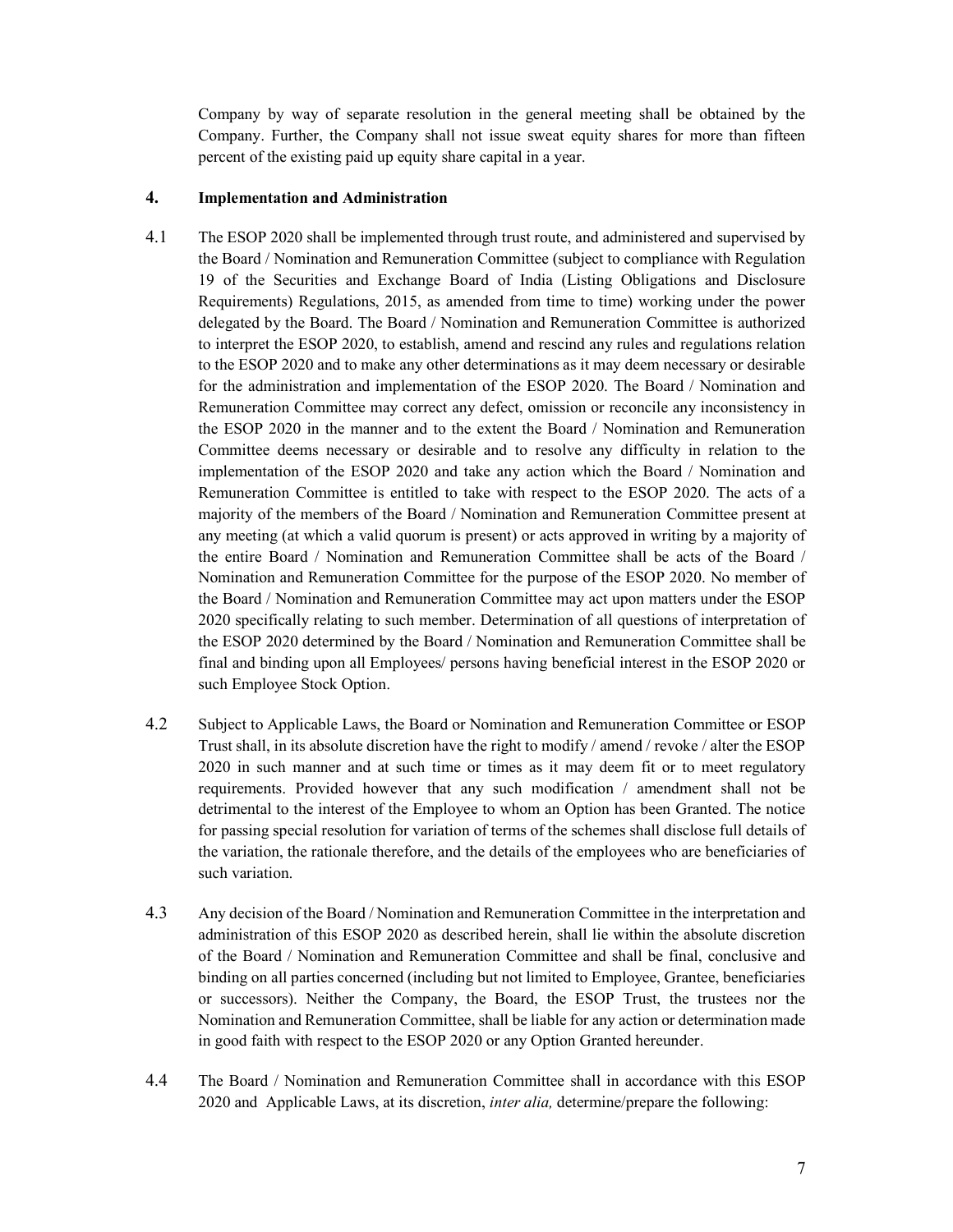- (a) the quantum of Options to be Granted under the ESOP 2020 per Eligible Employee and in aggregate;
- (b) the Eligibility Criteria for Eligible Employees (other than Class A Employees) and the determination and evaluation whether an Employee (other than the Class A Employees) is an Eligible Employee;
- (c) the procedure for making a fair and reasonable adjustment in case of a stock split / consolidation, rights issues and bonus issues;
- (d) the procedure and terms for the Grant, Vesting and Exercise of Employee Stock Options;
- (e) the procedure for cashless Exercise of Employee Stock Options, if required;
- (f) approve forms, writings and/or agreements for use in pursuance of the ESOP 2020.
- $(g)$  recommend for modification / cancellation of the terms of Options;
- (h) construe and interpret the terms of the ESOP 2020 and Options Granted pursuant to the ESOP 2020;
- (i) the specified time period within which the Employees shall Exercise the Options Vested in him/her in the event of his/her termination (including for misconduct) or resignation;
- (j) the procedure for funding the exercise of Options;
- $(k)$  the procedure for buy-back of specified securities;
- (l) suitable policies and procedures to ensure that there is no violation of securities laws, as amended from time to time, including Securities and Exchange Board of India (Prohibition of Insider Trading) Regulations, 2015 and Securities and Exchange Board of India (Prohibition of Fraudulent and Unfair Trade Practices Relating to the Securities Market) Regulations, 2003, as amended from time to time by the trust, the Company and its employees, as applicable;
- (m) take all decisions for or in connection with the administration of the ESOP 2020.

## 5. Eligibility and Applicability

5.1 Only the Eligible Employee(s) as defined in this ESOP 2020 will be eligible for being Granted Employee Stock Options under ESOP 2020. The specific Employees to whom the options would be Granted would be determined by the Board / Nomination and Remuneration Committee, at its discretion. The Board / Nomination and Remuneration Committee, at its discretion, will further decide which Employees or class of Employees should be regarded as Eligible Employees under the ESOP 2020 and accordingly the Board / Nomination and Remuneration Committee would offer Options to the Eligible Employees under the ESOP 2020.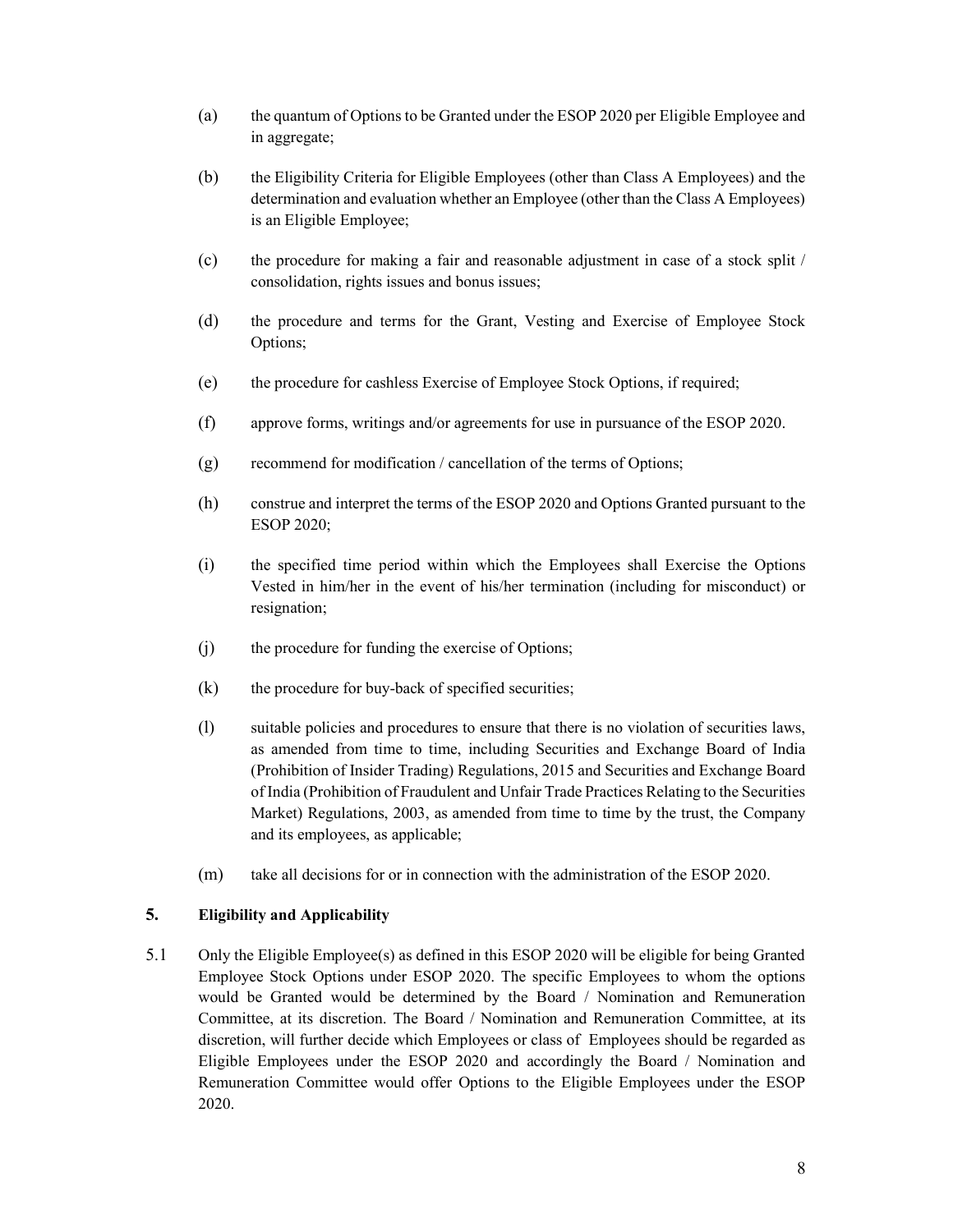- 5.2 The ESOP 2020 shall be applicable to the Company, its Subsidiary or its holding company and any successor company thereof and may be Granted to the Eligible Employees of the Company, Subsidiary or its holding company, as determined by the Board / Nomination and Remuneration Committee in its discretion.
- 5.3 In accordance with Regulation 4 of the SEBI SBEB Regulations, an employee shall be eligible to participate in ESOP 2020 as determined by the Board/Nomination Remuneration Committee. Where such employee is a director nominated by an institution as its representative on the Board of the Company –

(i) The contract or agreement entered into between the institution nominating its employee as the director of the Company, and the director so appointed shall, inter alia, specify the following:

(a) whether the grants by the Company under ESOP 2020 and other scheme(s) can be accepted by the said employee in his capacity as director of the Company;

(b) that grant if made to the director, shall not be renounced in favour of the nominating institution; and

(c) the conditions subject to which fees, commissions, other incentives, etc. can be accepted by the director from the Company;

(ii) the institution nominating its employee as a director of the Company shall file a copy of the contract or agreement with the said company, which shall, in turn file the copy with all the stock exchanges on which its shares are listed; and

(iii) the director so appointed shall furnish a copy of the contract or agreement at the first board meeting of the Company attended by him after his nomination.

## 6. Vesting Schedule / Conditions

6.1 The options Granted under the ESOP 2020 would vest as per the schedule determined by the Board / Nomination and Remuneration Committee. In accordance with Applicable Law, the minimum Vesting Period shall be 1 (One) year. Vesting of Options would be subject to: (a) continued / uninterrupted employment with the Company and thus the Options would Vest on passage of time, and continued employment of the Eligible Employee with the Company, subject to completion of a minimum period of 1 (One) year from the date of the Grant of Option; and / or (b) the Company achieving such valuation, to the extent applicable and as may be set out in the Letter of Grant and the Agreement. The specific vesting schedule and conditions subject to which Vesting would take place would be outlined in the Letter of Grant and the Agreement. In accordance with the proviso to Regulation 18(1) of the SEBI SBEB Regulations, in a scenario, where options are granted by the Company under the ESOP 2020 in lieu of options held by a person under the employee stock option scheme/plan in another company which has merged or amalgamated with the Company, the period during which the options granted by the transferor company were held by him shall be adjusted against the minimum vesting period required under Regulation 18 (1) of the SEBI SBEB Regulations.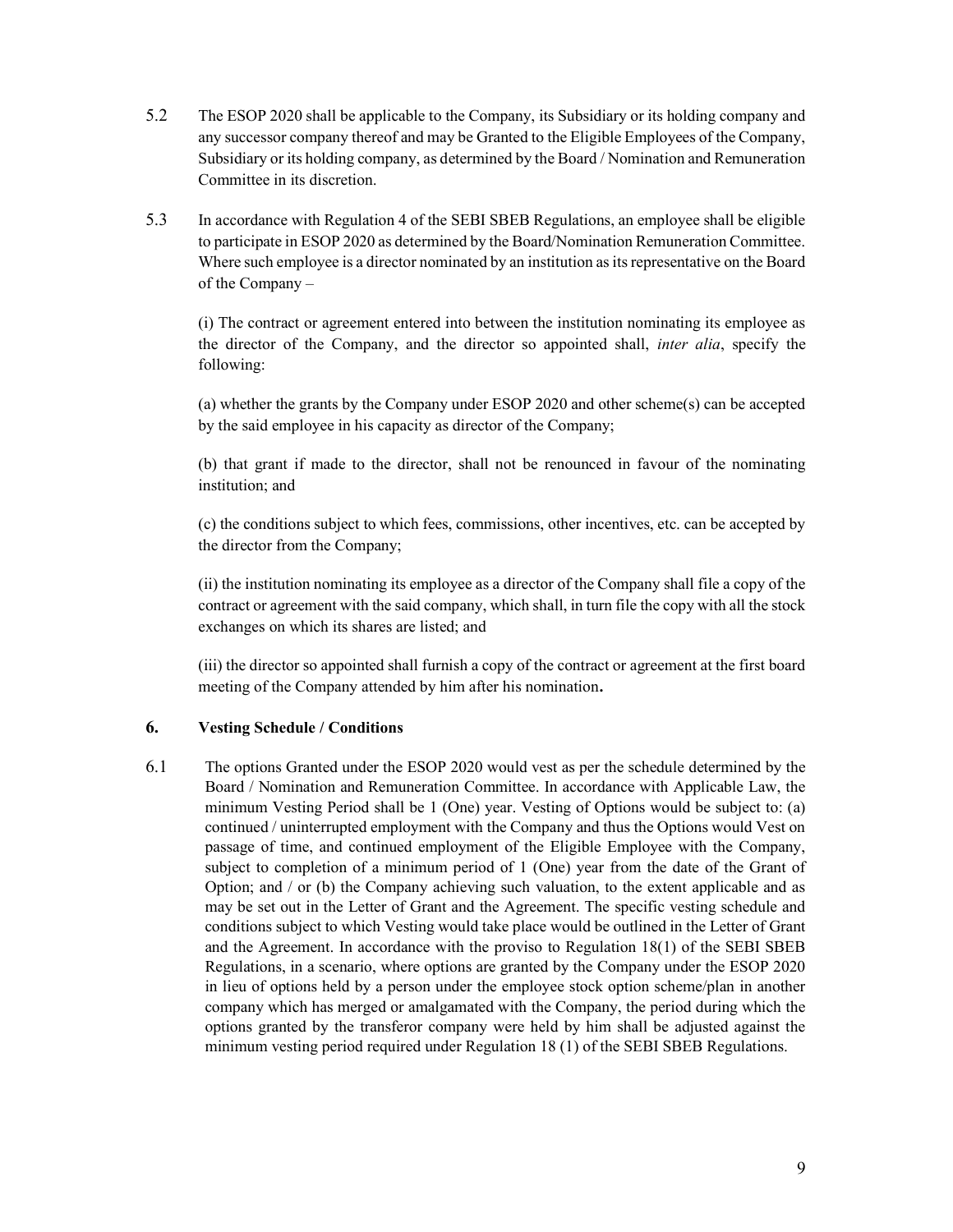## 7. Terms of Options

- 7.1 Without prejudice to any terms that may be specified by the Board / Nomination and Remuneration Committee with respect to the Options and subject to Applicable Law, the following terms shall be applicable to all Options Granted by the Company:
	- (a) an Option may only be Granted to an Eligible Employee;
	- (b) an Option, once Granted shall not be transferable by the Eligible Employee;
	- (c) except as mentioned otherwise in this ESOP 2020, an Option may be Exercised only after the expiry of the Vesting Period and during such Exercise Period, subject to the Eligible Employee fulfilling all conditions as may be prescribed by the Board / Nomination and Remuneration Committee (whether in the Letter of Grant, the Agreement or otherwise) and the terms of this ESOP 2020 with regard to the Vesting and / or Exercise of such Option including that the Eligible Employee has remained in the continuous and uninterrupted employment of the Company until the date of such Exercise;
	- (d) an Option (whether Vested or Unvested) shall not on its own carry any voting rights, dividend rights or other rights in the Company;
	- (e) an Unvested Option that does not, due to any reason, vest in an Eligible Employee, shall lapse irrevocably, without any further action by the Company, Board, Nomination and Remuneration Committee or the Eligible Employee and without any liability to the Company, the Board and / or the Nomination and Remuneration Committee, and all rights of the Eligible Employee there under shall stand extinguished;
	- (f) a Vested Option that is not Exercised by an Eligible Employee, within the applicable Exercise Period, shall lapse irrevocably on the date of expiry of the Exercise Period, without any further action by the Company, Board, Nomination and Remuneration Committee or the Eligible Employee, and without any liability to the Company and / or the Board and / or the Nomination and Remuneration Committee. All rights of the Eligible Employee there under shall stand extinguished; and
	- (g) Options (whether vested or unvested) held by an Eligible Employee are personal to the Eligible Employee, and cannot be transferred or assigned in any manner whatsoever. An Eligible Employee, shall not, directly or indirectly, pledge, hypothecate, gift, mortgage, charge, assign or in any other manner alienate, dispose off or create any encumbrance over any Options Granted to him / her.

## 8. Grant of Options and Acceptance / Rejection of Grant

8.1 The Board / Nomination and Remuneration Committee shall have the discretion to Grant Options to an Eligible Employee as it may deem fit and shall, in its discretion, decide upon the number of Options that may be Granted to an Eligible Employee, the Exercise Price of such Options, the terms per which such Option will vest in the Eligible Employee and the Shares to be offered to such person in connection with such Options. The Board / Nomination and Remuneration Committee has the discretion, but no obligation, to Grant Options to an Eligible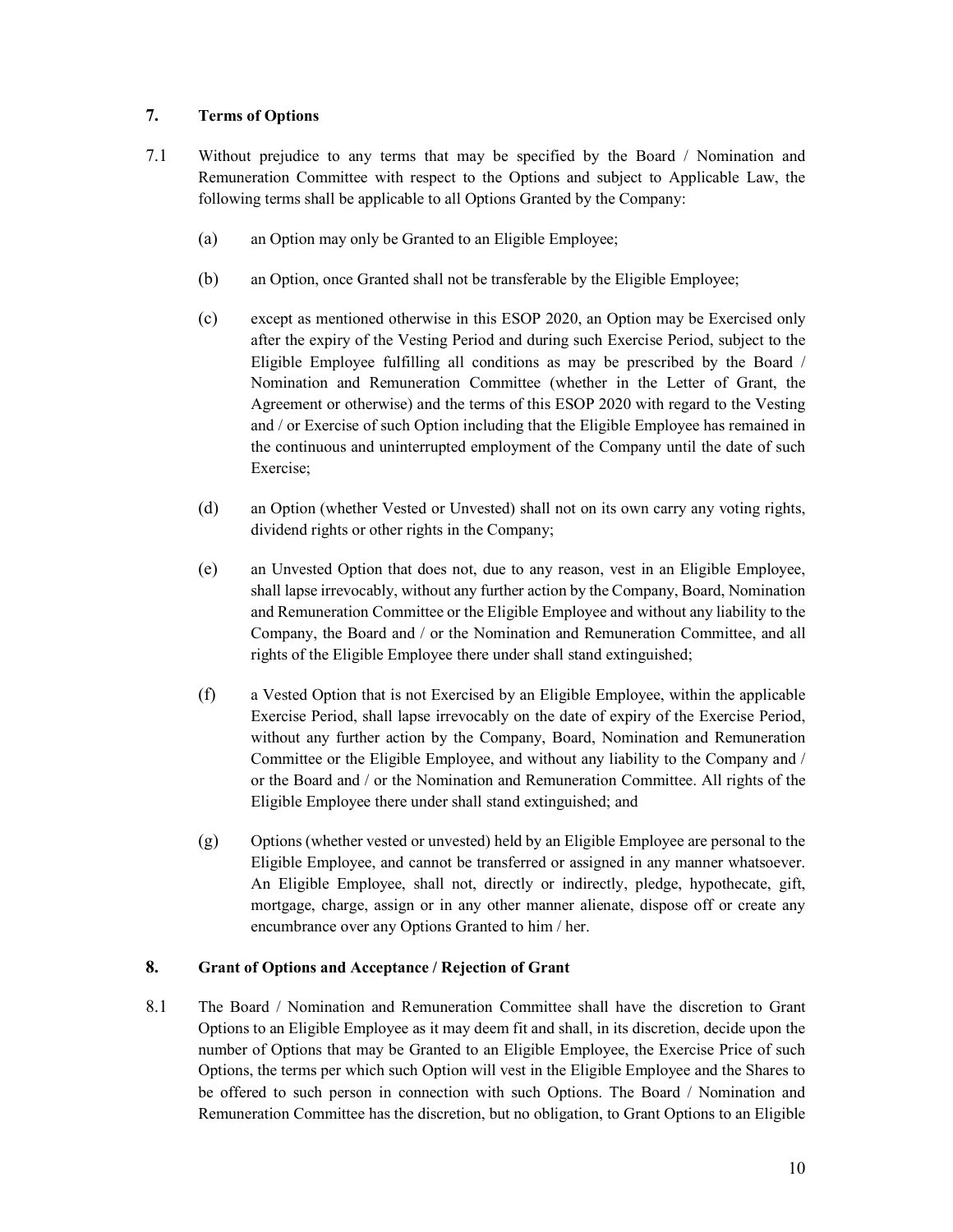Employee. In the event that the Company intends to make a fresh grant under ESOP 2020, post the IPO, in terms of the provisions of the Regulation 12 of the SEBI SBEB Regulations, the ESOP 2020 would need to be ratified by the Shareholders, subsequent to the IPO.

- 8.2 The Grant of the Options to the Eligible Employee shall be made by way of a Letter of Grant, which shall *inter alia* state the number of Options Granted to the Eligible Employee, the Vesting Period in respect of such Options, the Exercise Price of such Options, the Exercise Period of such Options and the Equity Shares that the Eligible Employee will be entitled to upon exercise of such Options. The terms of this ESOP 2020 shall be deemed to constitute a part of each Letter of Grant and all Options Granted to an Eligible Employee vide a Letter of Grant shall be subject to the terms of this ESOP 2020.
- 8.3 Each Option will entitle the Eligible Employee to equal number of Equity Shares of the Company.
- 8.4 An Eligible Employee who wishes to accept the Grant must deliver an executed Agreement, duly signed and completed, as required therein to the Board / Nomination and Remuneration Committee on or before the Closing Date stated in the Letter of Grant.
- 8.5 Any Eligible Employee who fails to enter into the Agreement on or before the Closing Date shall, unless the Board / Nomination and Remuneration Committee determines otherwise, be deemed to have rejected the Grant. Any Agreement received after March 31, 2030 (the "Closing Date") shall not be valid.
- 8.6 Upon receipt of a duly completed and signed Agreement from the Eligible Employee in respect of the Grant, the Board / Nomination and Remuneration Committee may then issue to the Eligible Employee a statement, in such form as it deems appropriate, showing the number of Options to which the Eligible Employee is entitled pursuant to the acceptance of such Grant and the number of Equity Shares for which the Eligible Employee will be entitled to subscribe pursuant to such Grant.
- 8.7 Subject to the terms contained herein, the acceptance of a Grant made to an Eligible Employee, shall conclude a contract between the Eligible Employee and the Company, pursuant to which each Option shall, on such acceptance, be an Unvested Option.
- 8.8 Subject to the Eligible Employee meeting the criteria set forth in Clause 6.1 above, all the Unvested Options shall automatically vest with the Eligible Employee on the Closing Date. Upon Vesting, the Vested Options shall be exercisable in accordance with the terms and conditions set forth under this ESOP 2020.

## 9. Vesting of Options

9.1 Unless the Board / Nomination and Remuneration Committee, in their discretion decide otherwise, and subject to Clause 9.2, Options will vest in an Eligible Employee after the expiry of the Vesting Period in the manner specified in the Letter of Grant and the Agreement. Provided however that, the Eligible Employee, must fulfill all other conditions for vesting, if any, contained in Clause 6.1 above and as may be prescribed by the Board / Nomination and Remuneration Committee, including that the Eligible Employee has been in the continuous and uninterrupted employment of the Company from the Grant Date of the Options until the date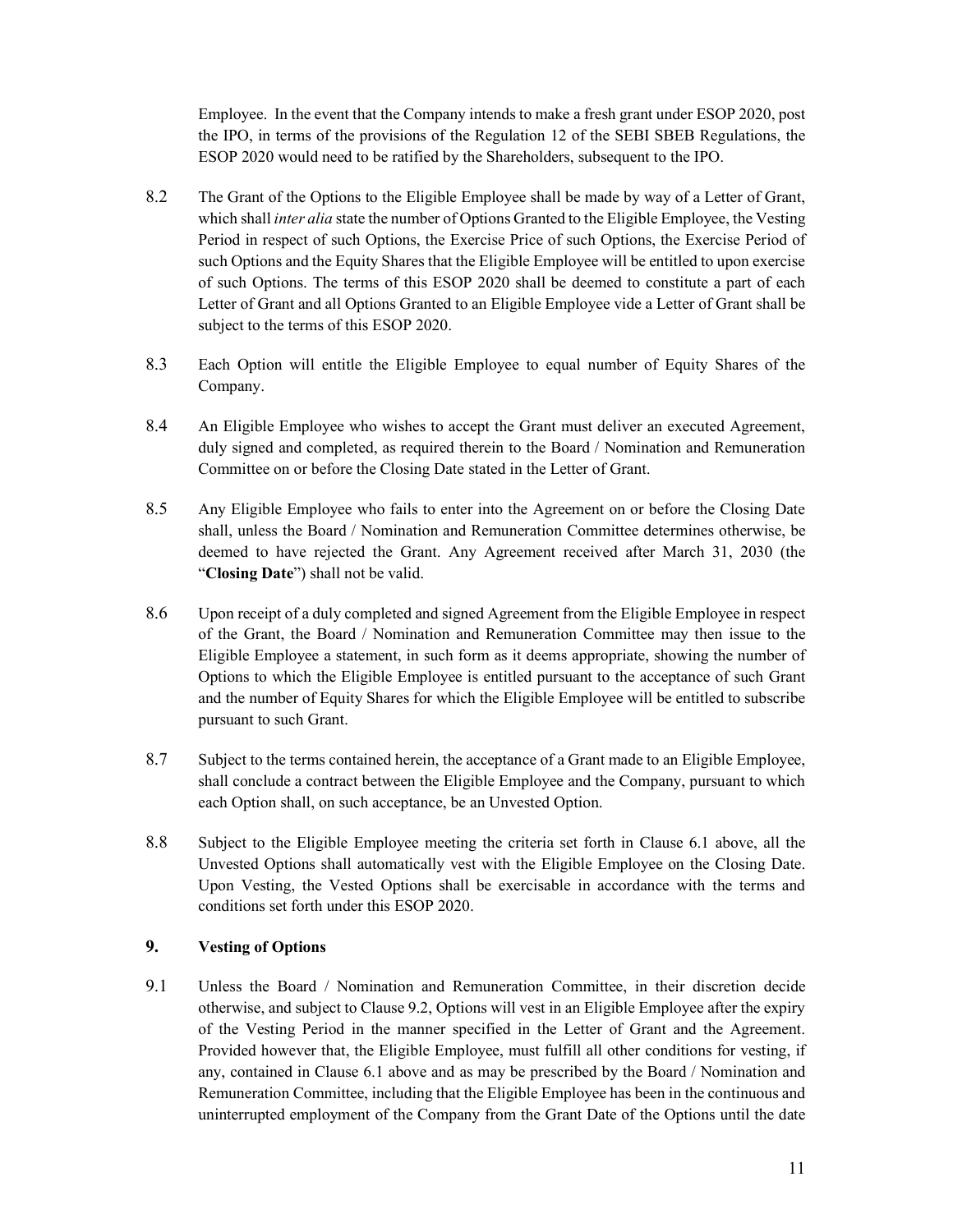of such vesting, subject to completion of a minimum period of at least 1 (One) year from the date of Grant of the Option.

- 9.2 Class A Options shall vest in such Class A Employees in accordance with the vesting schedule issued to such Class A Employees, as set forth in the Letter of Grant issued to such Class A Employee.
- 9.3 In the event of death of the Eligible Employee while in employment, all the Options, SAR or any other benefit Granted to him under the ESOP 2020 till such date shall Vest, with effect from the date of his/her death, in the legal heirs or nominees of the deceased Eligible Employee, as the case may be.
- 9.4 In case the Eligible Employee suffers a permanent incapacity while in employment, all the Options, SAR or any other benefit Granted to him under the ESOP 2020 as on the date of permanent incapacitation, shall vest in him on that day.
- 9.5 In the event of resignation or termination of an Eligible Employee, all the Options, SAR or any other benefit which are Granted and yet not Vested as on that day, shall expire:

Provided that an Eligible Employee shall, subject to the terms and conditions formulated by the Board / Nomination and Remuneration Committee, be entitled to retain all the Vested Options, SAR or any other benefit covered by SEBI SBEB Regulations, 2021. Provided that nothing in this Clause 9.5 shall apply in case of termination or cessation of employment due to retirement or superannuation, and any Unvested Options would continue to vest and Vested Options may be exercised in accordance with the respective vesting schedules under this scheme even after retirement or superannuation in accordance with the Company's policies and Applicable Law.

- 9.6 In the event that an Eligible Employee, who has been Granted benefits under the ESOP 2020, is transferred or deputed to an associate company prior to Vesting or Exercise, the Vesting and Exercise as per the terms of Grant shall continue in case of such transferred or deputed Eligible Employee even after the transfer or deputation.
- 9.7 In the event that an Eligible Employee who has been granted benefits under this scheme, is transferred pursuant to scheme of arrangement, amalgamation, merger or demerger or continued in the existing company, prior to the vesting or exercise, the treatment of options in such case shall be specified in such scheme of arrangement, amalgamation, merger or demerger provided that such treatment will not be prejudicial to the interest of such Eligible Employee.

## 10. Exercise

10.1 The Exercise Price shall be decided by the Board / Nomination and Remuneration Committee (subject to conforming to the accounting policies specified in Regulation 15 of the SEBI SBEB Regulations) based on the role / designation of the Eligible Employee (other than the Class A Employees), past performance of the Eligible Employee (other than the Class A Employees), future potential of the Eligible Employee (other than the Class A Employees) and/or such other criteria as may be determined by the Board / Nomination and Remuneration Committee at its sole discretion immediately preceding the Grant Date. The Exercise Price for Class A Employees shall be the face value of Equity Share.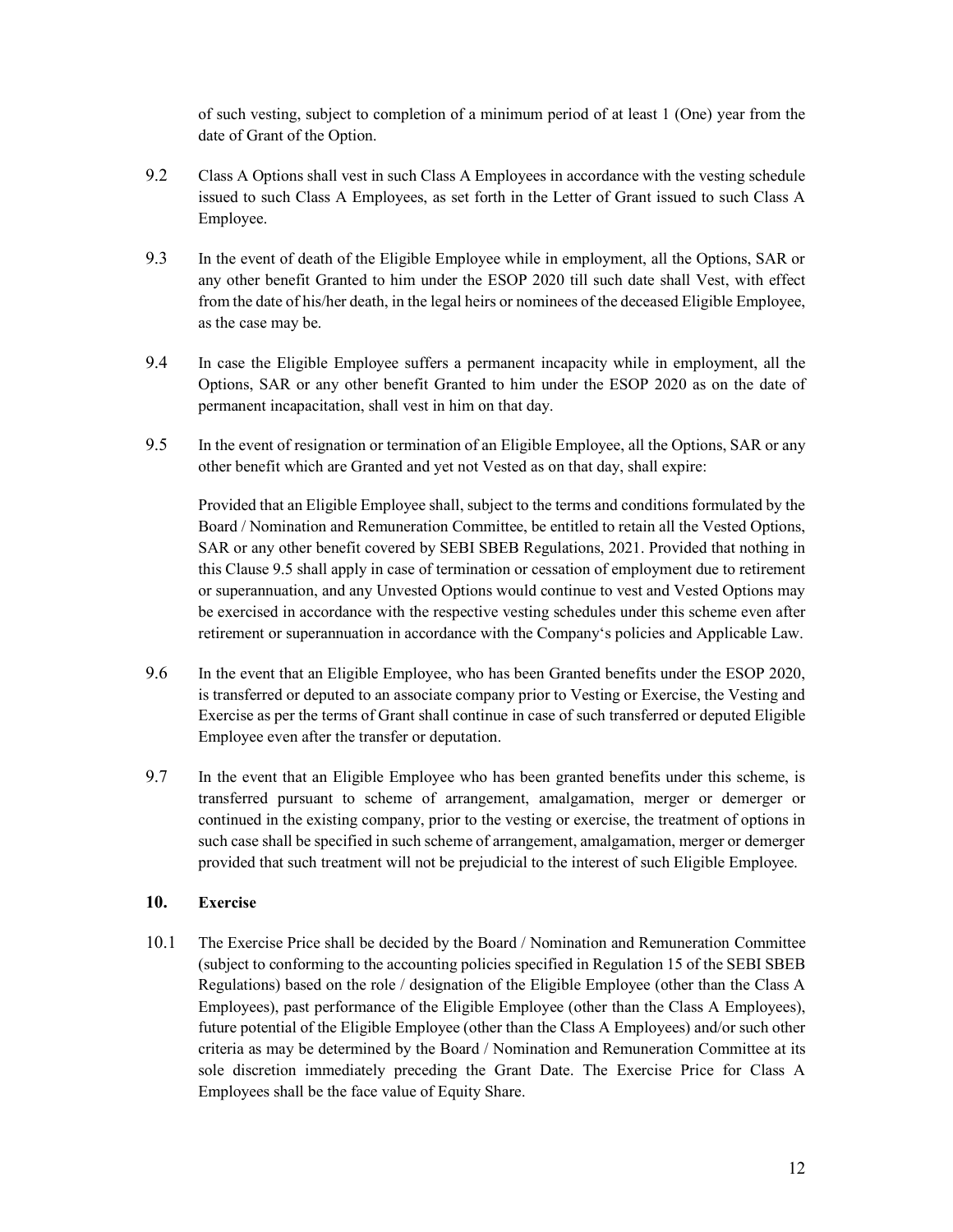- 10.2 Payment of the Exercise Price shall be made by a crossed cheque or a demand draft drawn in favour of "Etechaces Employees Stock Option Plan Trust" or in such other manner as the Board / Nomination and Remuneration Committee may decide.
- 10.3 The Employee Stock Options vested on an Eligible Employee, must be notified by such Employee for Exercise in the relevant year of the Vesting. Such notification must be made with 30 (Thirty) days of such Option. Upon such notification, the Option must be Exercised by the relevant Employee either in April or October of the relevant financial year in which such notification was made. In the event, an Eligible Employee, fails to so notify the Board / Nomination and Remuneration Committee of his / her intention to Exercise within 30 (Thirty) days from such date of Vesting, such Vested Options will be deemed to be unexercised in such financial year of its Vesting. A Vested Option shall be deemed to be Exercised only after all actions for Exercise have been completed by the Eligible Employee, to the satisfaction of the Board / Nomination and Remuneration Committee and subject to the fulfillment of the terms of the Exercise as per this ESOP 2020. The portion of Vested Options, if any, that are unexercised by the Eligible Employee, in the manner above, will continue to be available for Exercise in the subsequent financial year and the same shall not lapse until the Closing Date. The right to Exercise the Unexercised Options shall continue to be available to the Eligible Employee, until the Closing Date.
- 10.4 Only the Eligible Employee, can Exercise a Vested Option. No Vested Option shall be Exercisable in its fractional form, except as discussed in Clause 10.6 below.
- 10.5 Upon Exercise of Option, the Board / Nomination and Remuneration Committee shall require the Grantees to execute a power of attorney, authorizing the persons identified by the Board / Nomination and Remuneration Committee to act as duly constituted attorneys of such Grantee.
- 10.6 In the event of death of an Eligible Employee, as the case may be, while in employment with the Company, all the Options Granted shall Vest in such Eligible Employee in an accelerated manner, as on the date of death. The Options shall be Exercised by the payment of Exercise Price in full by the legal heirs or nominees of the Eligible Employee, within 30 (Thirty) days from the date of death or such extended time as decided by the Board / Nomination and Remuneration Committee in its absolute discretion. The Options, to the extent not Exercised within such period shall lapse and be deemed forfeited immediately on the expiry of such period, without any further action by the Company, the Board or the Eligible Employee, and without any liability to the Company and / or the Board or the Nomination and Remuneration Committee. All rights of the Eligible Employee there under shall stand extinguished. It is clarified that in the event of death of an employee, the minimum vesting period of one year shall not be applicable and in such instances, the options shall vest in terms of SEBI SBEB Regulations, 2021 on the date of the death.
- 10.7 In the event of separation from employment for reasons of normal retirement or a retirement specifically approved by the Company,
	- (a) all Vested Options may be Exercised by the Eligible Employee by the payment of Exercise Price in full by the Eligible Employee, within 30 (Thirty) days from the date of retirement or such extended time as decided by the Board / Nomination and Remuneration Committee in its absolute discretion; and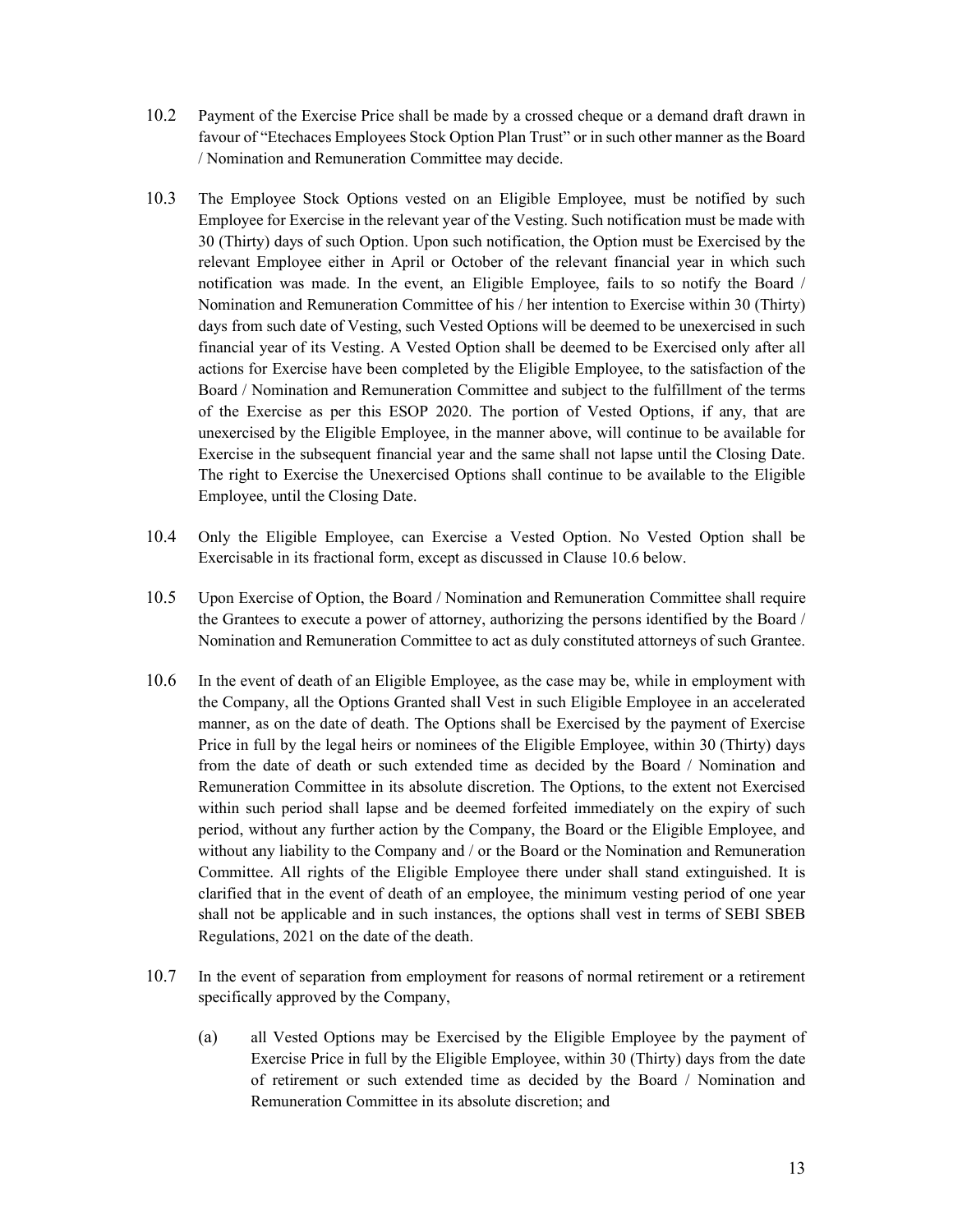- (b) all Unvested Options will lapse as on the date of such retirement, unless otherwise determined by the Board / Nomination and Remuneration Committee whose determination will be final and binding and without any liability to the Company and / or the Board and / or the Nomination and Remuneration Committee.
- 10.8 In the event of resignation by an Eligible Employee or termination without Cause, all Unvested Options as on the effective date of such resignation / termination shall expire and stand terminated, without any liability to the Company and / or the Board and / or the Nomination and Remuneration Committee, and all rights of the Eligible Employee there under shall stand extinguished. Notice of exercise of all Vested Options by the Eligible Employee shall be given to the Company within five (5) calendar days from his last working day. The Company may provide to such Eligible Employee(s) 180 (One Hundred and Eighty) days time from last working day for complying with income tax provisions and completing necessary paper work. All Vested Options shall be Exercised within a period of 180 (One Hundred and Eighty) calendar days. The Options, to the extent not Exercised within the aforesaid period shall lapse and be deemed forfeited immediately on the expiry of such period, unless the Board / Nomination and Remuneration Committee decides to extend the same. The Shares allotted in respect of such Options shall be repurchased from the Eligible Employee (other than the Class A Employees), on such terms and by such persons as determined by the Board / Nomination and Remuneration Committee, including but not limited to the ESOP Trust, at 10% (Ten Per Cent) of the Fair Market Value, on a cash basis.

In the event an Eligible Employee (other than Class A Employees), accepts employment, consultation or any other position in a company that is deemed to be in competition with the business of the Company or its affiliates, as determined by the Board / Nomination and Remuneration Committee, the Shares allotted in respect of such Vested Options may be repurchased or transferred, on such terms and to such persons, including but not limited to the ESOP Trust, as may be determined by the Board / Nomination and Remuneration Committee in its discretion. Any decision of the Board / Nomination and Remuneration Committee in this behalf shall be final and binding on the Eligible Employee, and the Eligible Employee, shall be bound to provide any assistance as may be required by the Board / Nomination and Remuneration Committee in this behalf.

- 10.9 If the termination is for Cause the Eligible Employee's Vested Options, to the extent unexercised shall thereupon cease to be Exercisable and shall lapse forthwith. All Unvested Options as on the effective date of such termination shall expire and stand terminated, without any liability to the Company and / or the Board and / or the Nomination and Remuneration Committee, and all rights of the Eligible Employee there under shall stand extinguished. The Board / Nomination and Remuneration Committee may require the Eligible Employee terminated for Cause to transfer all the Shares held by him/her to such persons and on such terms as may be determined by the Board / Nomination and Remuneration Committee in its discretion. Any decision of the Board / Nomination and Remuneration Committee in this behalf shall be final and binding on the Eligible Employee, and the Eligible Employee shall be bound to provide any assistance as may be required by the Board / Nomination and Remuneration Committee in this behalf.
- 10.10 The amount payable by the Employee, if any, at the time of grant of option -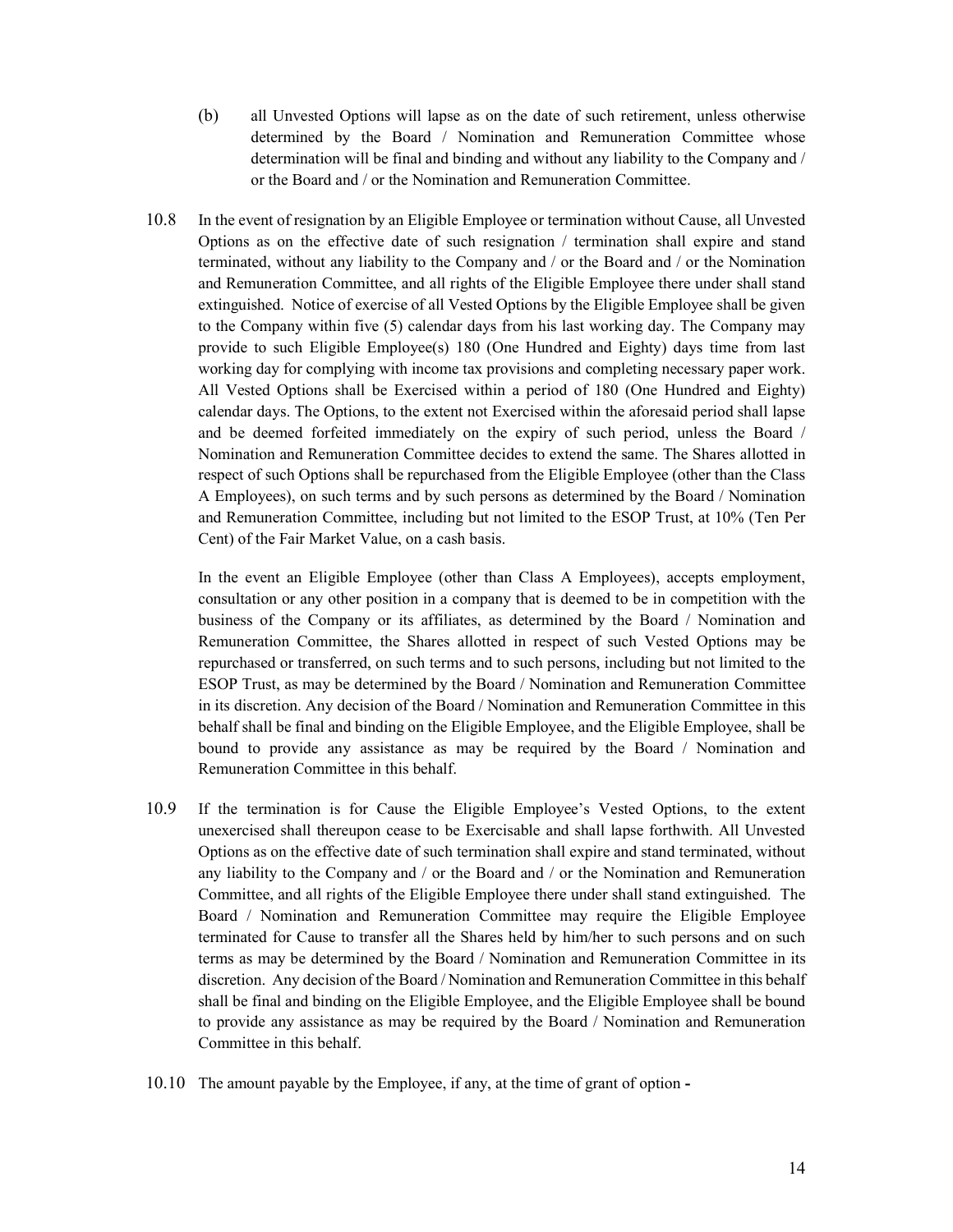(a). may be forfeited by the Company if the option is not exercised by the Employee within the exercise period; or

(b). may be refunded to the Employee if the options are not vested due to non-fulfilment of conditions relating to vesting of option as per ESOP 2020.

- 10.11 The Company shall subject to the discretion of the Board / Nomination and Remuneration Committee, have freedom to specify a lock in period for the Shares issued pursuant to Exercise of Vested Options.
- 10.12 On Exercise of any Vested Option(s) by an Eligible Employee, the Board / Nomination and Remuneration Committee shall, within reasonable time thereafter and subject to fulfillment by the Eligible Employee, of all its obligations in this regard, allot to the Eligible Employee, the Shares in respect of the Vested Options so Exercised.
- 10.13 Upon allotment of the said Shares to the Eligible Employee, the certificate of the Shares so allotted, shall be remitted with the trustees of the ESOP Trust, and the same shall be held by the ESOP Trust on behalf of the Eligible Employee, in accordance with this ESOP 2020.
- 10.14 The Eligible Employee, shall execute and provide such documents, and render such assistance as may be necessary to enable compliance with the provisions of this ESOP 2020, as determined by the Board / Nomination and Remuneration Committee.

#### 11. Vesting and Exercise in an Accelerated Manner

Upon the occurrence of a Liquidation Event, as determined by the Board / Nomination and Remuneration Committee; all Option Granted to Class A Employees, in accordance with the Letter of Grant, shall be Vested in an accelerated manner, in a manner set forth in the Letter of Grant and the Agreement, subject to compliance with Applicable Laws. Such Vested Options must be Exercised by the Class A Employees, by payment of the Exercise Price in full, within such time as notified by the Board / Nomination and Remuneration Committee.

## 12. Other Terms and Conditions

- 12.1 The Eligible Employee, shall not have any right to receive any dividend or to vote or in any manner enjoy the benefits of a Shareholder in respect of Options Granted, till Shares are issued on Exercise of Option.
- 12.2 If the Company issues bonus or rights shares, the Eligible Employee, will not be eligible for the bonus or rights shares in the capacity of an Eligible Employee, except that the entitlement to the number of options will be adjusted in terms of Clause 4.4(c). Only if the Employee Stock Options are Vested and Exercised and the Eligible Employee, is a valid holder of the Shares of the Company, the Eligible Employee, would be entitled for bonus or rights shares as Option holders of the Company.
- 12.3 Options Granted to the Eligible Employees, shall not be transferable to any person except in the event of death of the Eligible Employee or Permanent Incapacity of the Eligible Employee, in which case the treatment shall be in accordance with this ESOP 2020.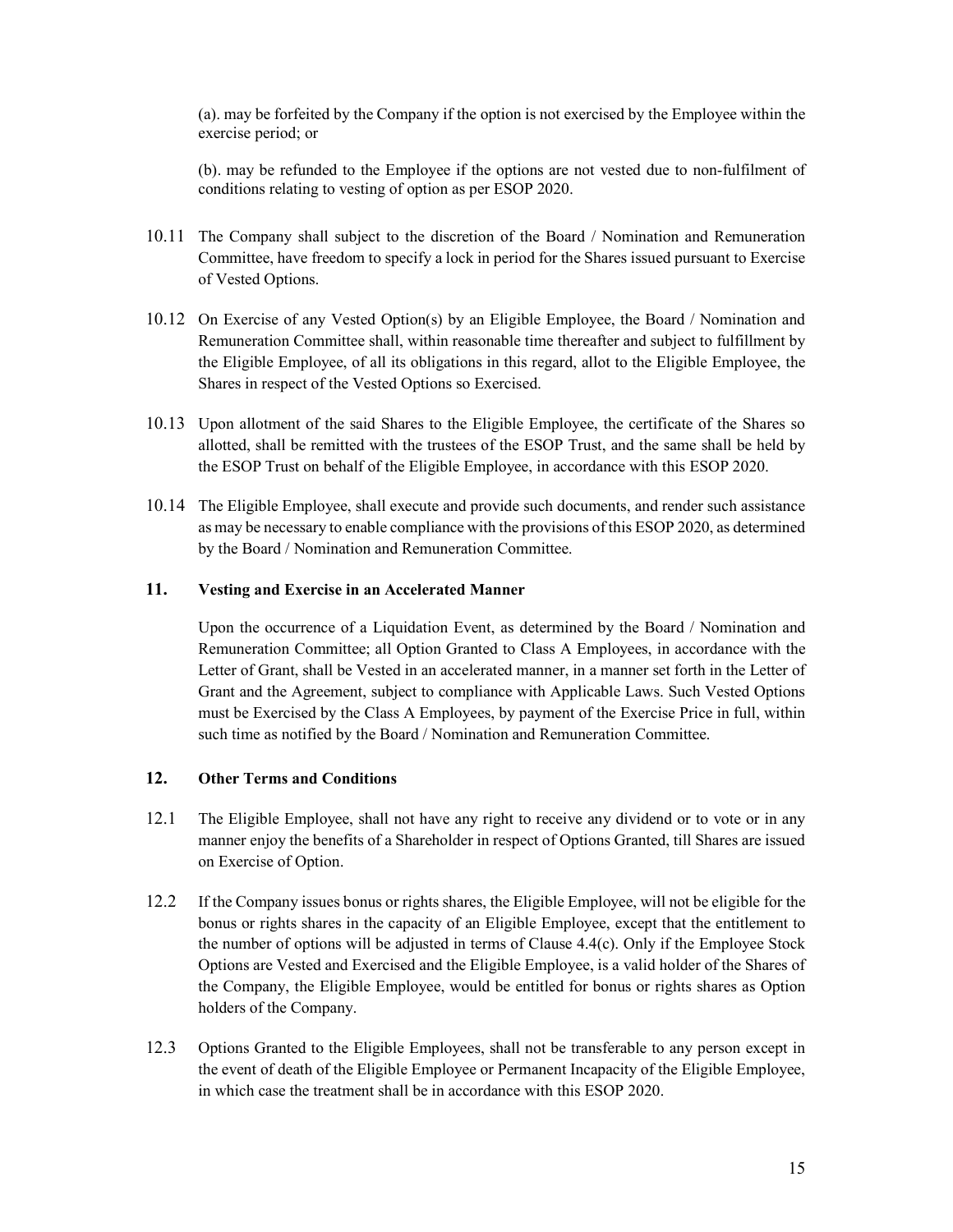- 12.4 The Company shall appoint a registered merchant banker for the implementation of schemes covered by these regulations till the stage of obtaining in-principle approval from the stock exchanges in accordance with clause (b) of Regulation 10 of the SEBI SBEB Regulations, 2021 (which specifies procedure for listing of new shares issued under any scheme), as may be applicable.
- 12.5 In the event of an Eligible Employee, ceasing to be an employee of the Company (for any reason whatsoever), the Company shall have the right but not the obligation to require the Eligible Employee (other than the Class A Employees), to sell all the Shares allotted by the Company consequent upon Exercise of the Options Granted under this ESOP 2020 prior to the date of such separation to the ESOP Trust or such other person nominated by it, at as a price determined by the Board / Nomination and Remuneration Committee at such time and such sale shall take place prior to the last working day of such Eligible Employee in the Company.
- 12.6 The ESOP Trust shall always have the right to purchase, hold, sell, transfer, encumber, dispose of, or otherwise deal with the Shares, without the need to seek further consent from the Eligible Employee, so long as the economic benefit of such Shares are being paid to the Eligible Employee. The ESOP Trust shall hold such Shares on behalf of the Eligible Employee and shall transfer any economic benefit accruing in respect of such Shares to the bank account of the Eligible Employee, as maintained with the Company, within such time as may be intimated by Board / Nomination and Remuneration Committee.
- 12.7 The rights of the Eligible Employee, shall always be subject to the articles of association of the Company and all and any restrictions, including but not limited to those relating to transfer of Shares, right of first refusal, drag along rights, of a shareholder under the articles of association shall also be applicable to the Eligible Employee.
- 12.8 The Eligible Employee, to whom such Shares have been allotted, shall execute and provide such documents, and render such assistance as may be necessary to enable compliance with the provisions of this ESOP, as determined by the Board / Nomination and Remuneration Committee.

## 13. Authority to vary terms

13.1 The Board in consultation with the Nomination and Remuneration Committee or at the recommendation of the Nomination and Remuneration Committee may, if it deems necessary, vary the terms of ESOP 2020, subject to the Applicable Laws. However, in the event of any variation in terms of ESOP 2020 to the detriment of the Option Grantees, such variation shall be approved by the Shareholders by way of a special resolution.

#### 14. Miscellaneous

- 14.1 The inability of the Company to obtain authority from any regulatory body having jurisdiction, or under any Applicable Laws for the lawful issuance and sale of any Shares hereunder shall relieve and wholly discharge the Company of any and all liability in respect of the failure to issue or sell such Shares.
- 14.2 The Grant of an Option does not form part of the Eligible Employee's entitlement to compensation or benefits pursuant to his contract of employment nor does the existence of a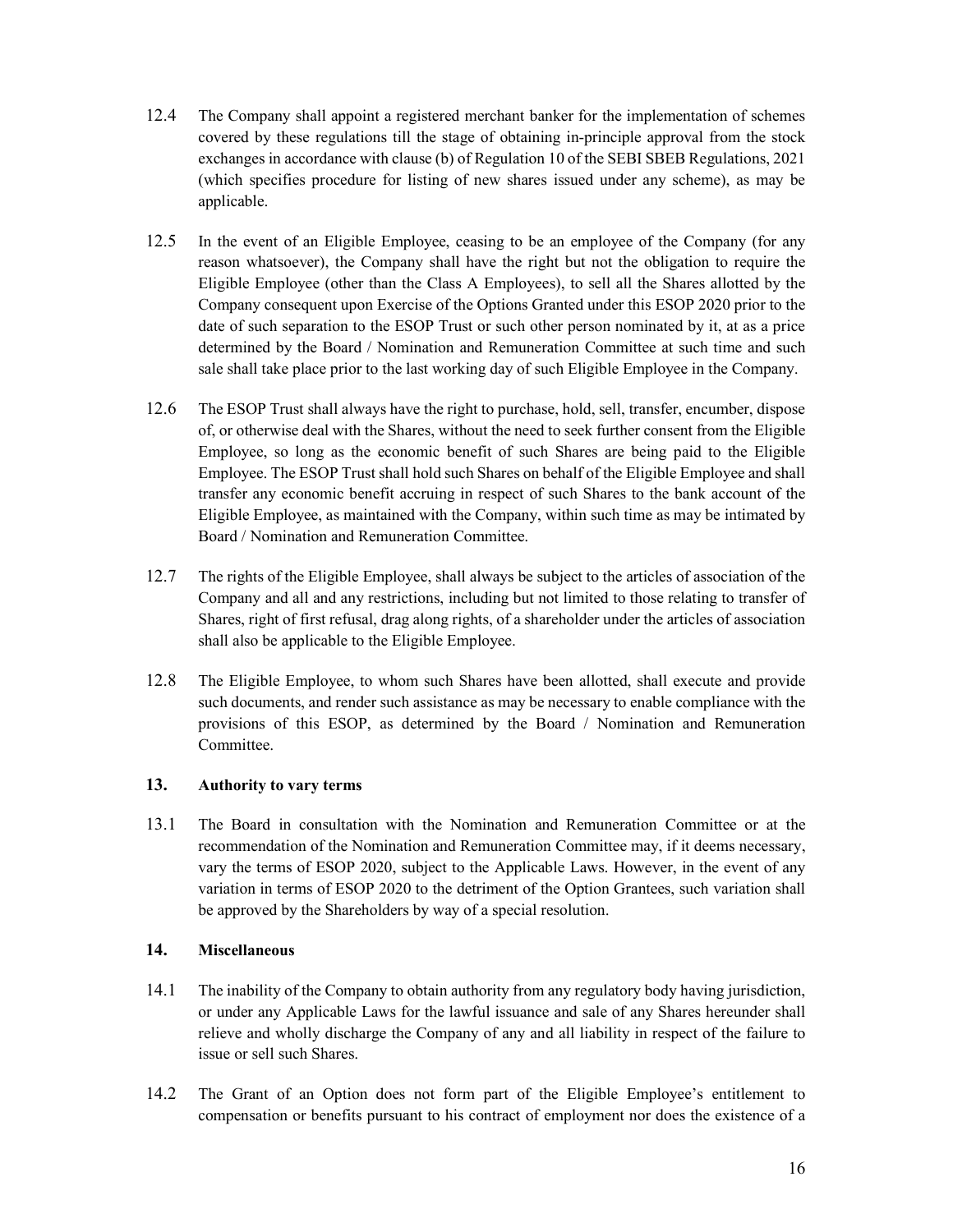contract of employment between any person of the Company, gives such person any right entitlement or expectation to have an Option Granted to him in respect of any number of Shares or any expectation that an Option might be Granted to him whether subject to any condition or otherwise. This ESOP 2020 shall not form part of any contract or terms of employment between the Company and the Eligible Employee. The rights and obligations of any individual under the terms of his / her office or employment with the Company is independent of, and shall not be affected by, his / her participation in this ESOP 2020.

- 14.3 Neither the existence of this ESOP 2020 nor the fact that an individual has on any occasion been Granted an Option shall give such individual any right entitlement or expectation that he has or will in future have any such right entitlement or expectation to participate in this ESOP 2020 by being Granted an Employee Stock Option on any other occasion.
- 14.4 Nothing in this ESOP 2020 shall be construed as affording such an individual any additional rights as to compensation or damages in consequence of the termination of the office or employment of such person for any reason. This ESOP 2020 and the transactions contemplated hereunder do not constitute an express or implied promise of continued employment of the Eligible Employee, for the Vesting Period, the Exercise Period or for any period, or at all, and shall not interfere with the Eligible Employee's right or the Company's right to terminate the Eligible Employee's employment at any time as per the policies of the Company in this regard.
- 14.5 The rights granted to an Eligible Employee, upon the Grant of an Option shall not afford the Eligible Employee, any rights or additional rights to compensation or damages in consequence of any possible loss based on the determination of the Board / Nomination and Remuneration Committee. This ESOP 2020 shall not confer on any person any legal or equitable rights against the Company either directly or indirectly or give rise to any cause of action in law or equity against the Company.

#### 15. Notices

15.1 All notices of communication required to be given by the Company to an Eligible Employee, by virtue of this ESOP 2020 shall be in writing and shall be sent to the address of the Eligible Employee available in the records of the Company and any communication to be given by an Eligible Employee to the Company in respect of ESOP 2020 shall be sent to the corporate office of the Company. The present registered office of the Company is mentioned below:

PB Fintech Limited (formerly known as PB Fintech Private Limited / Etechaces Marketing and Consulting Private Limited) Registered Office: Plot No. 119, Sector 44 Gurgaon- 122001, Haryana

OR

such office address as may be specified from time to time.